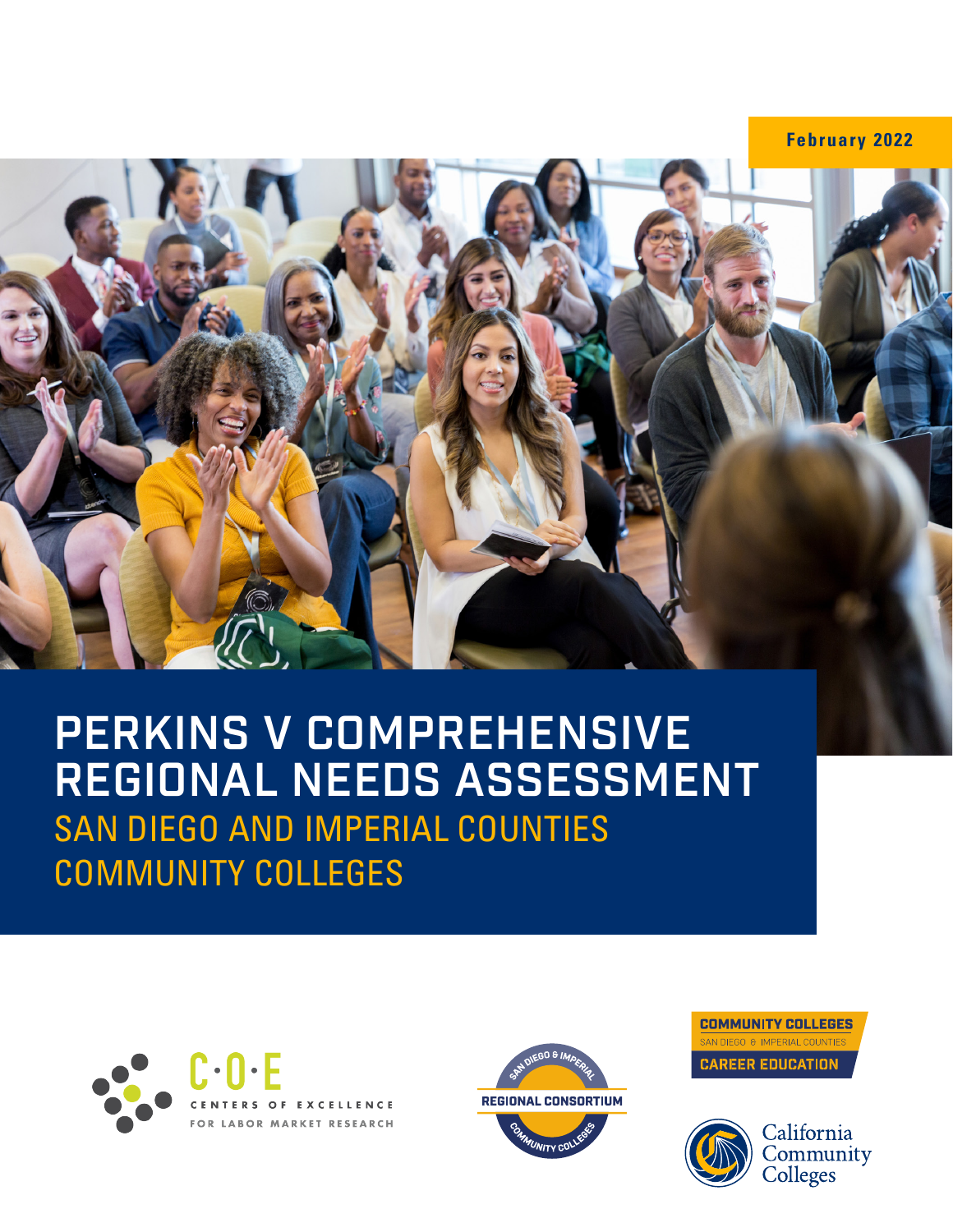# **TABLE OF CONTENTS**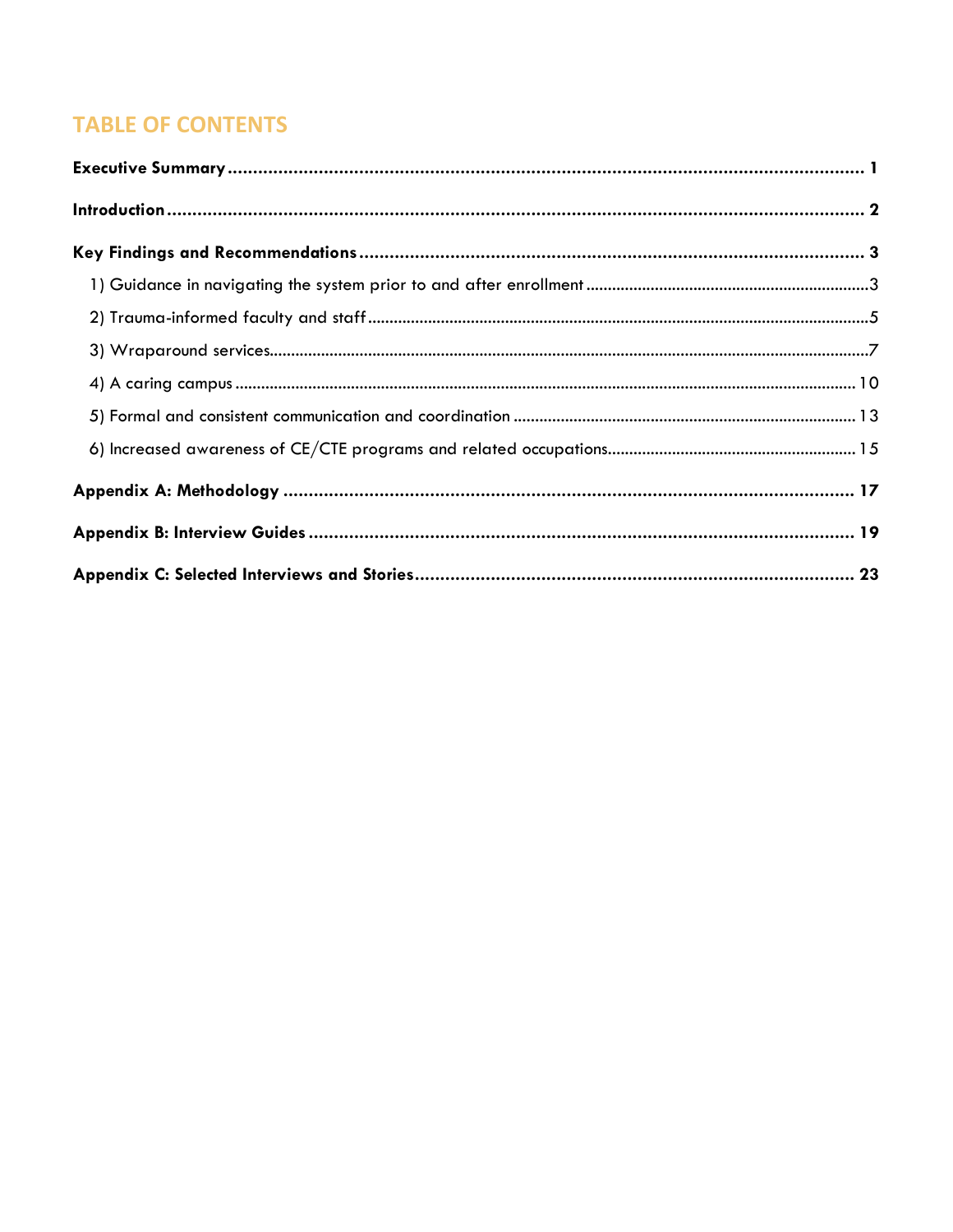# <span id="page-2-0"></span>**EXECUTIVE SUMMARY**

To support the San Diego and Imperial Counties Community Colleges with their Comprehensive Local Needs Assessment (CLNA) process, the San Diego-Imperial Center of Excellence for Labor Market Research (COE)<sup>1</sup> and Regional Consortium<sup>2</sup> commissioned Voltera Corporation<sup>3</sup> to conduct a study that would provide insight into the needs of special populations across the region. This study includes qualitative information from 48 semi-structured interviews conducted in 2021: 24 with individuals from special populations and 24 with representatives from community-based organizations (CBOs) that provide services to special populations. According to the Strengthening Career and Technical Education for the 21<sup>st</sup> Century Act (Perkins V), special populations include:

- Individuals with disabilities
- Individuals from economically disadvantaged families, including low-income youth and adults
- Individuals preparing for nontraditional fields
- Single parents, including single pregnant women
- Out-of-workforce individuals
- Homeless individuals
- Youth who are in, or have aged out of, the foster care system
- Youth with a parent who is a member of the armed forces and is on active duty
- Individuals with other barriers to educational achievement, including English language learners

The purpose of this study is to provide the community colleges with a comprehensive needs assessment at the regional level. This **Comprehensive Regional Needs Assessment (CRNA)** examines qualitative data from the 48 interviews and provides recommendations on how the colleges could better serve special populations across the region. This study builds upon the CRNA conducted in program year 2020-21<sup>4</sup> for the San Diego-Imperial region and identifies key trends that persisted and emerged since then. Interviews from the 2020-21 CRNA and this 2021-22 CRNA suggest that current and prospective students from special populations need:

- Guidance in navigating the community college system prior to and after enrollment
- Trauma-informed faculty and staff
- Wraparound services
- A caring campus
- Formal and consistent communication and coordination
- Increased awareness of in-demand CE/CTE programs and related occupations

This study elaborates on these needs and explores solutions for what we can do as a region to address them. **Reflection questions** are also embedded throughout this report for community college stakeholders to consider as they complete their Comprehensive Local Needs Assessments.

<sup>1</sup> myworkforceconnection.org/lmi

 $2$  myworkforceconnection.org/about-us

<sup>3</sup> volteracorp.com

<sup>4</sup> sdccd.edu/docs/ISPT/workforce/docs/SP20-SDIC-CLNA-ConsultationReport.pdf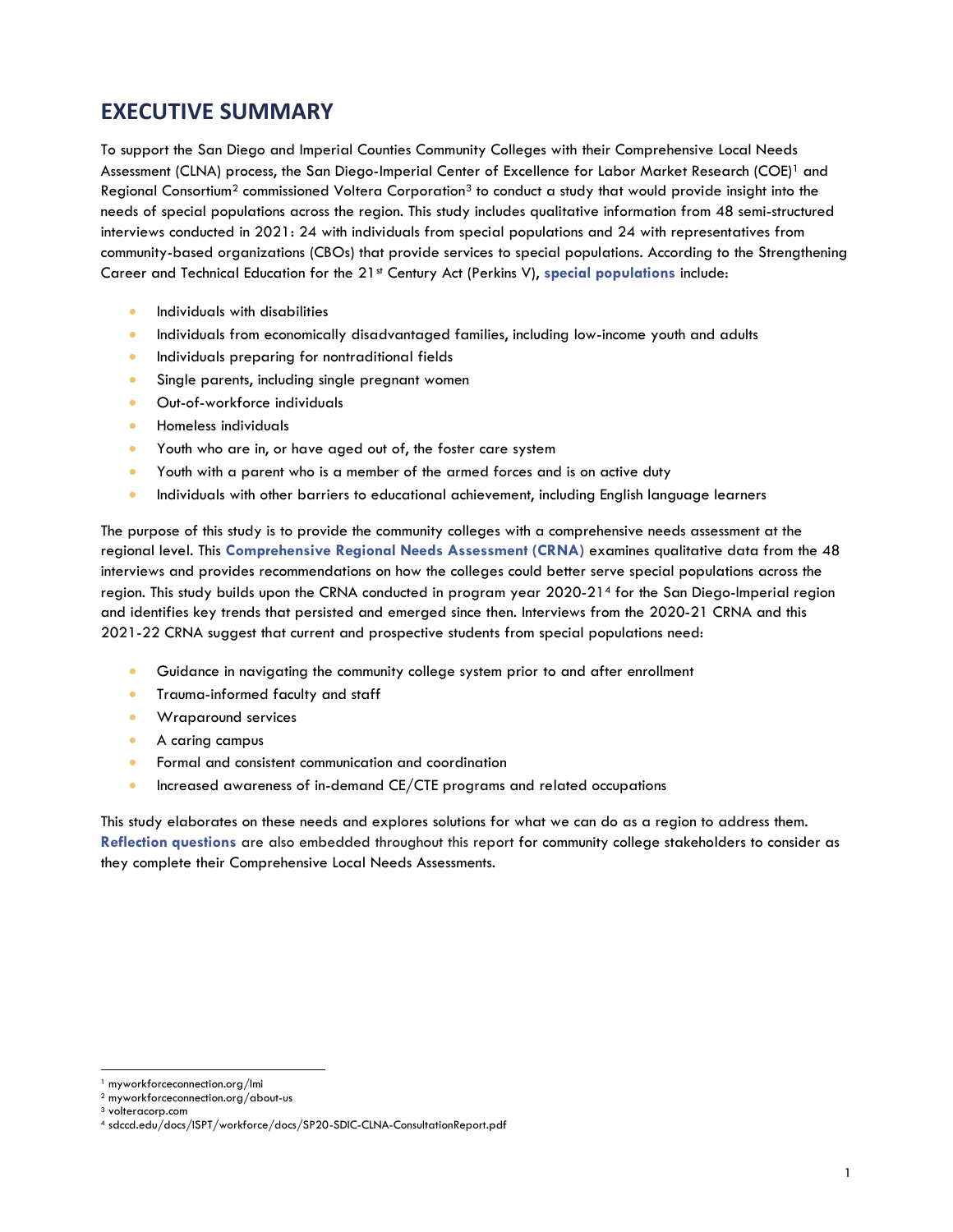# <span id="page-3-0"></span>**INTRODUCTION**

The reauthorization of the Strengthening Career and Technical Education for the 21<sup>st</sup> Century Act—the Perkins V legislation—provides more than \$1.2 billion in federal funds to support career education and career technical education (CE/CTE) programs across the nation.<sup>5</sup> To apply for Perkins V funds, institutions must conduct a Comprehensive Local Needs Assessment (CLNA), which examines the needs of the following **special populations**:

- Individuals with disabilities
- Individuals from economically disadvantaged families, including low-income youth and adults
- Individuals preparing for nontraditional fields
- Single parents, including single pregnant women
- Out-of-workforce individuals
- Homeless individuals
- Youth who are in, or have aged out of, the foster care system
- Youth with a parent who is a member of the armed forces and is on active duty
- Individuals with other barriers to educational achievement, including English language learners

Recipients of Perkins V funding must engage a diverse group of stakeholders in the CLNA, including, but not limited to:

- Representatives of special populations
- Representatives of CTE programs at local educational service agencies
- Representatives of CTE programs at postsecondary educational institutions
- Representatives of local Workforce Developments Boards
- Representatives of local agencies serving out-of-school youth, homeless children and youth, and at-risk youth
- Parents and students

To support the San Diego and Imperial Counties Community Colleges with the CLNA process, the San Diego-Imperial Center of Excellence for Labor Market Research (COE) and Regional Consortium commissioned Voltera Corporation to conduct a total of 48 semi-structured interviews: 24 with individuals from special populations and 24 with representatives from community-based organizations (CBOs) that serve special populations (including economic development councils, workforce development boards, and CTE program providers). The interviews occurred between June and October 2021 and totaled nearly 100 hours. For more information about the methodology, see Appendix A.

The purpose of this study is to provide the community colleges with a comprehensive needs assessment at the regional level. This **Comprehensive Regional Needs Assessment (CRNA)** examines qualitative data from the 48 interviews and provides recommendations on how the colleges can better serve special populations across the region. This study builds upon the CRNA conducted in program year 2020-21<sup>6</sup> for the San Diego-Imperial region and identifies key trends that persisted and emerged since then.

<sup>5</sup> cte.ed.gov/legislation/perkins-v

<sup>6</sup> sdccd.edu/docs/ISPT/workforce/docs/SP20-SDIC-CLNA-ConsultationReport.pdf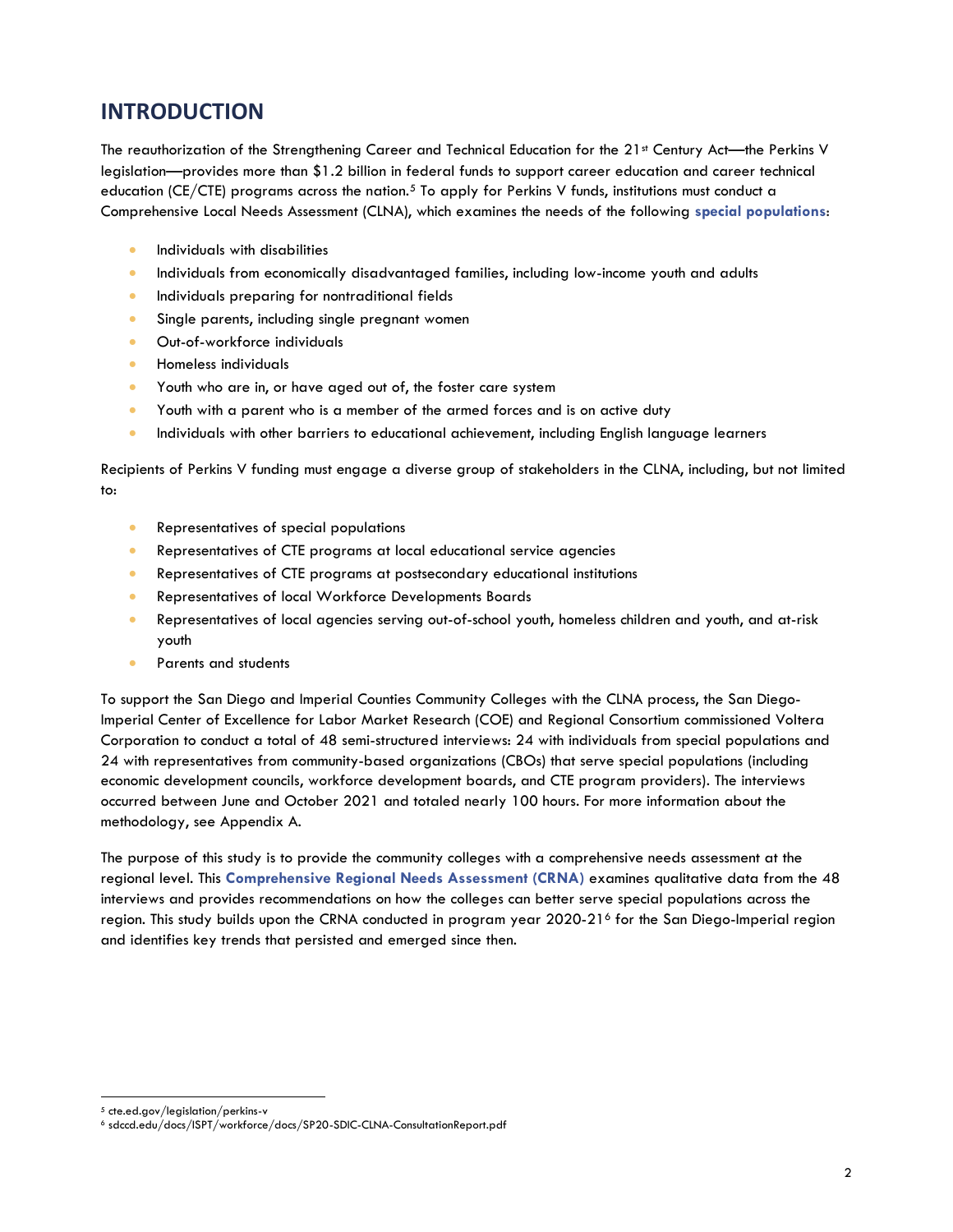# <span id="page-4-0"></span>**KEY FINDINGS AND RECOMMENDATIONS**

Consistent with the 2020-21 CRNA, stakeholders interviewed for this study agreed that the San Diego and Imperial Counties Community Colleges provide valuable career technical education and student support services for the region. However, challenges for special populations to successfully access and utilize such resources still exist.

To summarize (in no particular order), current and prospective students from special populations still need:

- 1. Guidance in navigating the community college system prior to and after enrollment
- 2. Trauma-informed faculty and staff
- 3. Wraparound services
- 4. A caring campus
- 5. Formal and consistent communication and coordination
- 6. Increased awareness of in-demand CE/CTE programs and related occupations

The following section elaborates on what these needs are and explores ideas about what the region can do to address them. Embedded throughout this report are **reflection questions** for community college stakeholders to consider as they complete their Comprehensive Local Needs Assessments.

# <span id="page-4-1"></span>**1) GUIDANCE IN NAVIGATING THE SYSTEM PRIOR TO AND AFTER ENROLLMENT**

# **WHAT IS THE NEED?**

Individuals from special populations need assistance with applying to the community college system and navigating the resources available at the college after they enroll. Applying for college can be daunting for first-time college students, especially if they experience barriers that complicate the process. A representative from a CBO (i.e., special population service provider) explained that it may be easy to assume that prospective students have access to internet or a computer; however, her clients typically go through extensive lengths to access technology, especially during the COVID-19 pandemic when libraries and other resources closed down. She described working with one such client who faced these challenges: "I asked a participant if we could go on her computer. She said she doesn't have a computer. For this person, in particular, she just wasn't able to fill out the form for this reason. And then she was hoping to borrow a family member's computer, so she went to their house. And then they forgot, and they locked her out. And she missed a deadline." Interviewees emphasized the need to "streamline the process in order to get students enrolled."

In addition to experiencing difficulty in accessing and navigating the application process, being uncertain about the support services offered at a college can affect their decision to apply. For example, a blind interviewee explained that he had classes from 8 a.m. to 3 p.m. during high school and was unable to connect with disability specialists whose offices close early during the day. At a student outreach event, a college had a dedicated table from the "Office of Students with Disabilities" while no other institution had such a table present. The simple presence of this table and assurance that the college offered dedicated resources was a significant part of why he decided to apply for that specific college.

While he was able to successfully enroll in a college, he also described the challenges in navigating available resources that he did not expect to experience after enrollment:

"Sometimes the instructors kind of just casually mentioned: 'oh, and there's an exam coming up.' And then I'm like, oh shoot. I need to go get the form from the testing center, have the professor fill it out, and then I have to fill it out. And then I have to go for a specific window of time where I can drop that off, so they can actually schedule my test. So it was a lot of work...You kind of had to know how the system was structured. And especially if there are multiple buildings like this, you might not have the idea of the structure down until the first quarter or two, or the first semester or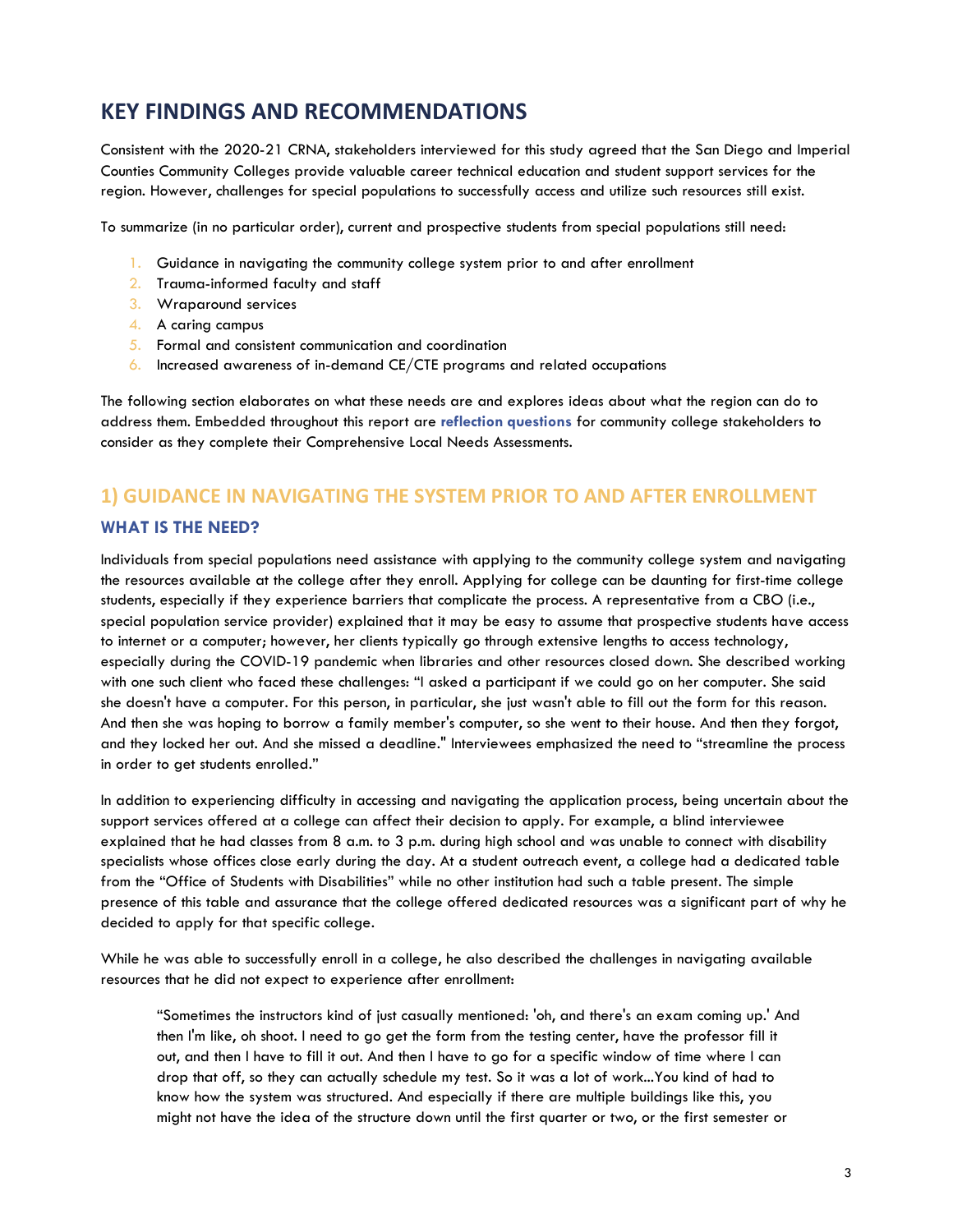two." In short, if there was a delay in getting a braille version of the exam, then he would fall a week or more behind his fellow classmates.

His interview provided insight into how basic course requirements could become an extensive process for individuals from special populations, especially those with disabilities.

### **WHAT CAN WE DO?**

In response to these challenges, interviewees recommended that community college outreach staff provide workshops during special education classes at high schools and at CBOs that serve special populations. Hosting these workshops at high schools and CBOs where technology is available could ensure access, and community college recruiters could answer questions in real-time as prospective students complete their online applications. These workshops could also include information about resources available at the community colleges (e.g., Office of Students with Disabilities), so students are aware of them before applying.

Interviewees emphasized that assistance with administrative activities such as completing applications would eliminate misunderstandings that prospective students may have about community college processes. In addition to resolving their clients' misunderstandings, CBOs recommended that community colleges work with their case managers to address students' financial questions. A representative from Urban League<sup>7</sup> explained that their clients often reject scholarships because they impact financial aid eligibility and case managers need to better understand how to address this issue:

"A case manager needs to have a wealth of knowledge on maneuvering through not just financial aid and economic issues. Kids are sometimes coming to the colleges who get scholarships from nonprofits like ourselves, and then have to turn down scholarships, because the financial aid package is going to be reduced, and then they can't afford college. And when they're told that, they're like 'I don't have any money, so I can't do this.' So, there's a need to have somebody who can help troubleshoot all of those types of things."

Interviewees also suggested that the community colleges set up mentorships to demystify the application process and provide support in the community college environment. A representative from the Imperial Valley Regional Occupational Program<sup>8</sup> (IVROP) suggested that the community colleges "invite [their] CTE high school students to be a part of an event that's already going on or work together to build some type of mentorship between [them and] college students." Having a safe space for mentors and mentees to connect over similar life challenges helps students from special populations learn how other individuals with similar circumstances navigate the complexities in enrolling, persisting, and completing community college programs.

<sup>7</sup> sdul.org

<sup>8</sup> ivrop.org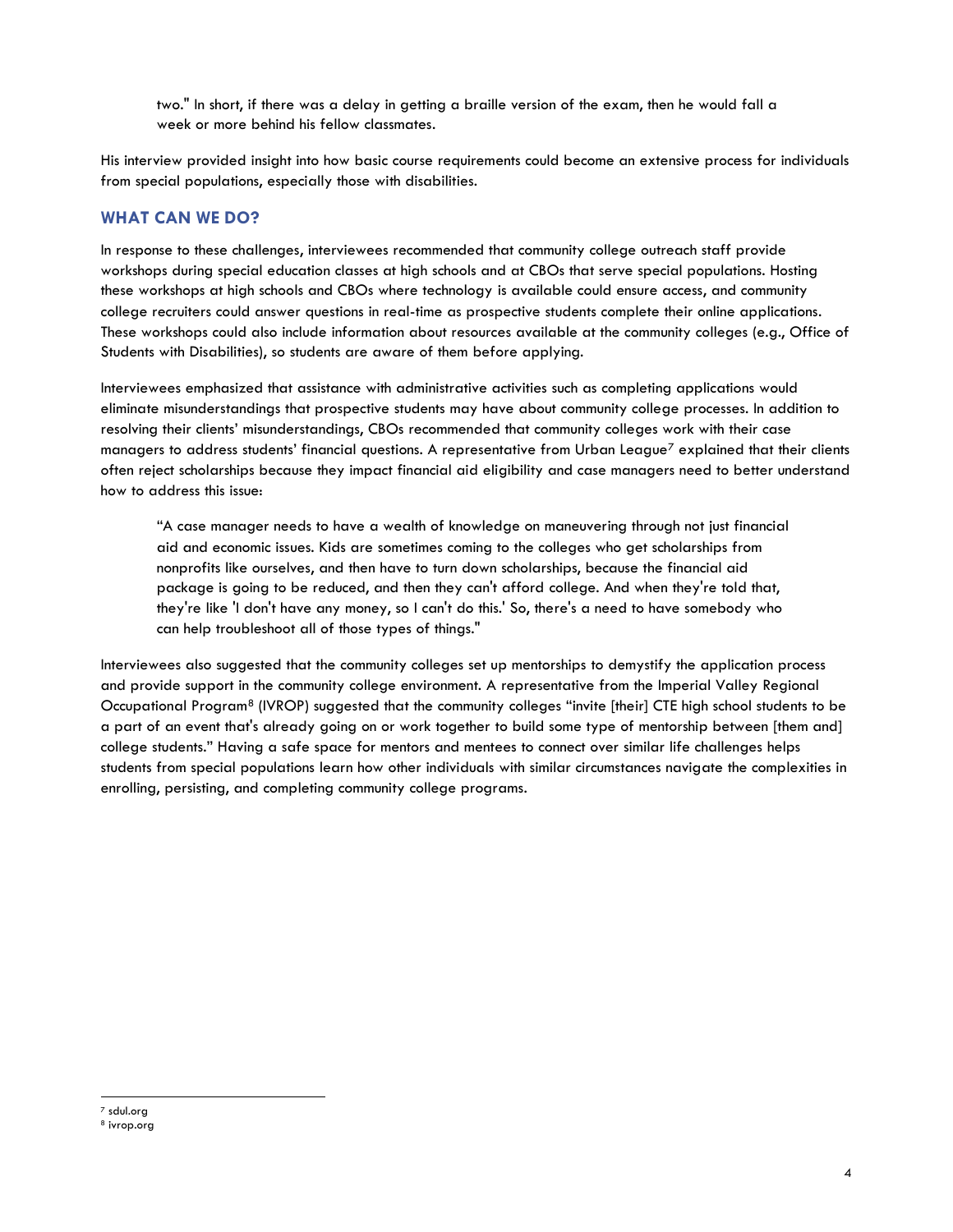#### **REFLECTION QUESTIONS**

- Does your institution partner with CBOs to provide workshops to complete administrative tasks (e.g., applications) in real time?
- Do you provide workshops to local middle schools and high schools on how to apply to your community college?
- Does your institution partner with local CBOs to train their case managers or staff on community college processes?
- How does your institution promote and increase awareness of resources available for students of special populations before and after they enroll?
- Does your college offer a mentorship program or safe space where students can connect with other students experiencing similar life challenges?

# <span id="page-6-0"></span>**2) TRAUMA-INFORMED FACULTY AND STAFF**

### **WHAT IS THE NEED?**

Individuals from special populations reported that community college faculty and staff need to be aware of the constant life challenges such as physical restrictions, cognitive barriers, or psychological trauma that they face. Prior trauma, compounded with lack of experience in navigating the community college system, exacerbate the challenges that special populations are confronted with while completing their education and career goals. For example, a representative from the San Diego Brain Injury Foundation<sup>9</sup> explained that "after somebody goes through a traumatic brain injury, they often feel like their life has been uprooted. And they're completely alone. They often feel like they're the only person going through this situation…They don't know what to do about it, they don't know where to go, even though resources are available. They see their doctor to get a brain scan, like an MRI, and they find that there's nothing showing up on a brain scan, yet they know clearly their ability to function is impacted in a significant way."

An interviewee from the San Diego College of Continuing Education<sup>10</sup> further elaborated that anyone could experience a traumatic brain injury, which affects their reading, listening, speaking, or writing and typing abilities. Interviewees agreed that faculty and staff must be aware of how traumatic experiences negatively impact students' ability to thrive in a community college environment.

#### **WHAT CAN WE DO?**

Community-based organizations recommended that community colleges train faculty and staff on how to apply a trauma-informed approach to their work. Doing so allows faculty and staff to gain practical knowledge of how to develop rapport with individuals who suffered trauma and how to provide a safe learning environment for them.

Trauma-informed practices seek to:

- Realize the widespread impact of trauma and understand paths for recovery;
- Recognize the signs and symptoms of trauma in students;
- Integrate knowledge about trauma into policies, procedures, and practices; and
- Actively avoid re-traumatization<sup>11</sup>

<sup>9</sup> sdbif.org

<sup>10</sup> sdcce.edu

<sup>11</sup> Adapted from the Trauma-Informed Care Implementation Resource Center (traumainformedcare.chcs.org/what-is-trauma-informed-care) and Substance Abuse and Mental Health Services Administration (samhsa.gov/programs)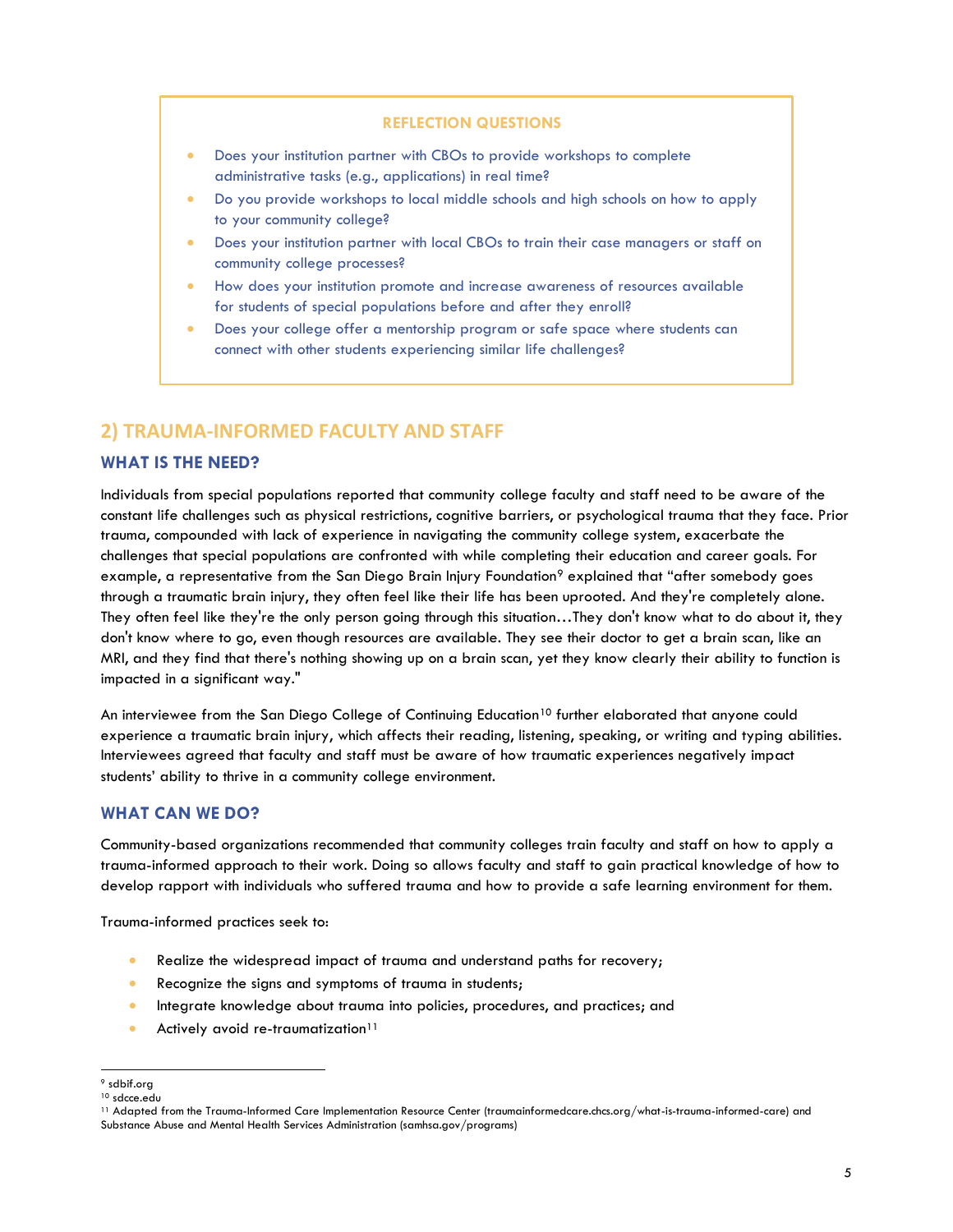If the community colleges are unsure where to begin in providing this type of training, they can explore existing trauma-informed training resources such as the crash course on trauma-informed teaching from *Truth for Teachers*12*;* the Trauma-Sensitive Schools Training Package from the *National Center on Safe Supportive Learning Environments*13; or the Trauma-Informed Social-Emotional Learning (SEL) toolkit from *Transforming Education*14, to name a few.

In addition to providing training to faculty and staff, CBOs recommended providing trauma-informed training to all students—regardless of special population status—to help them adjust to college life. When asked to provide an example, one CBO representative reported that a training similar to Florida State University's (FSU) Student Resilience Project<sup>15</sup> would be helpful for students. FSU requires *all* incoming freshmen and transfer students review the *Introduction to Trauma* and *Introduction to Resilience* training models. FSU designed the Student Resilience Project to "increase students' sense of belonging and connectedness, safety, and well-being," "strengthen student emotional and academic coping skills," and "encourage personal growth, whether or not students have experienced prior trauma."<sup>16</sup> Researchers found that requiring all students take this training positively impacted students' resiliency and persistence at FSU.<sup>17</sup>

#### **REFLECTION QUESTIONS**

- Are faculty and staff encouraged to participate in trainings on trauma-informed practices or offered guidance on how to best support students who have suffered trauma?
- What type of orientation process does your college provide for incoming students, and does it address trauma and resilience?
- Do you have a structured or formal process to help students adjust to the community college environment, similar to Florida State University's Student Resilience Project?
- Are students informed of the potential challenges they may experience in higher education and offered solutions on how to cope?

<sup>12</sup> truthforteachers.com/truth-for-teachers-podcast/trauma-informed-teaching

 $^{\rm 13}$  safesupportivelearning.ed.gov/trauma-sensitive-schools-training-package

 $^{\rm 14}$  transformingeducation.org/resources/trauma-informed-sel-toolkit/

<sup>15</sup> strong.fsu.edu

<sup>16</sup> strong.fsu.edu/wp-content/uploads/2018/08/About-project.pdf

<sup>17</sup> Karen Oehme, Ann Perko, James Clark, Elizabeth C. Ray, Laura Arpan & Lyndi Bradley (2019) A Trauma-Informed Approach to Building College Students' Resilience, Journal of Evidence-Based Social Work, 16:1, 93-107, DOI: 10.1080/23761407.2018.1533503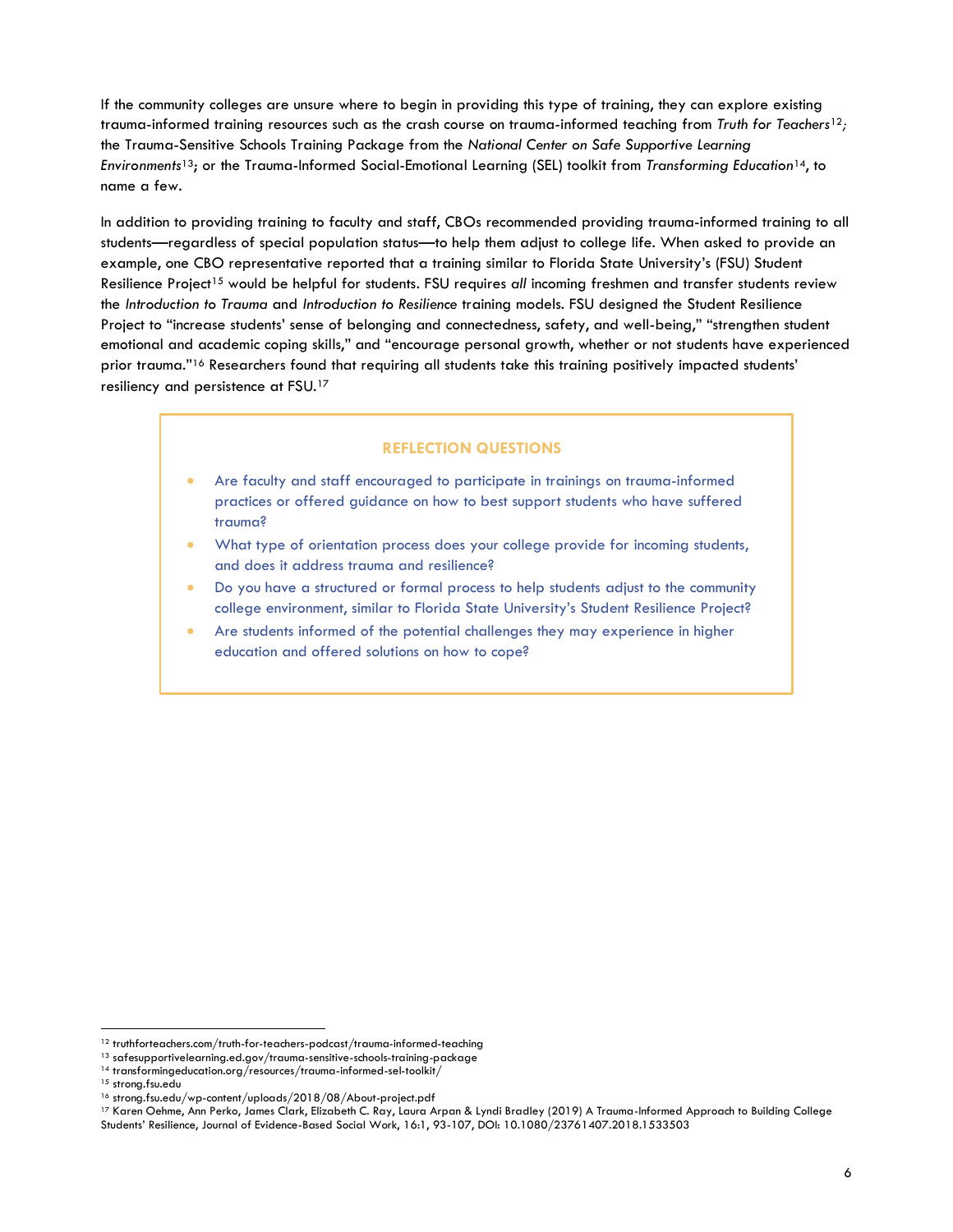# <span id="page-8-0"></span>**3) WRAPAROUND SERVICES**

## **WHAT IS THE NEED?**

Similar to the 2020-21 CRNA, interviewees in this study reiterated that individuals from special populations need wraparound services, including (but not limited to) financial assistance (e.g., scholarships, loans, grants); mental health support; employment services; access to technology (e.g., computers, internet); childcare assistance; emergency housing; transportation assistance; and basic needs (e.g., food, clothing).

Despite their need for wraparound services, individuals from special populations also reported having difficulty asking for help and trusting systems that claim to serve them. As a foster youth representative explained, "My parents were adults that couldn't be depended on. If you were dependent on them, they would disappoint you."

An interviewee from Just in Time Foster Youth also elaborated on this topic: "As a child, when you're going through foster care, you're forced to do therapy, to keep yourself on track, because you are experiencing these traumatic events, such as separation and probably loss…We feel forced because we don't want to talk about what we have been told or taught. There is a perception that if you talk, you'll get in trouble."

Therefore, many individuals from special populations are often reluctant to ask for assistance and prefer to seek resources on their own. In interviews, individuals from special populations explained that they browse community college websites as a first step in searching for resources. However, they repeatedly lamented that they had difficulty navigating community college websites. One individual reported that she found a website so confusing that she wanted to reach out to a staff member for help; however, she was unsure which community college staff member was appropriate to contact due to their confusing job titles. Therefore, students who need these wraparound services should be able to easily access and search for them on community college websites.

## **WHAT CAN WE DO?**

Not surprisingly, at minimum, evaluating the usability of community college websites with users not familiar with the system is the first recommendation that interviewees suggested. This is important because users will leave a site if they find a website challenging to navigate, get lost, or if information is hard to find.<sup>18</sup> One individual suggested that student's direct feedback should be used to adjust as needed to increase the "user friendliness" of community college websites.

#### **REFLECTION QUESTIONS**

- Do you know whether students can easily navigate to and access information related to wraparound services on your college website?
- How often does your college ask students for feedback on the usability of your college's website?
- Do you regularly use feedback from students or external stakeholders to inform adjustments and updates to the website?

Beyond updating college websites, interviewees suggested that community college faculty and staff be aware of local resources and provide that information as standard or "boilerplate" language in syllabus templates or communication materials. For example, a representative from the University of California, San Diego (UCSD) shared that their syllabus includes a "health and well-being statement" to increase students' awareness of resources. UCSD also consistently emails students about wraparound services, including:

<sup>18</sup> nngroup.com/articles/usability-101-introduction-to-usability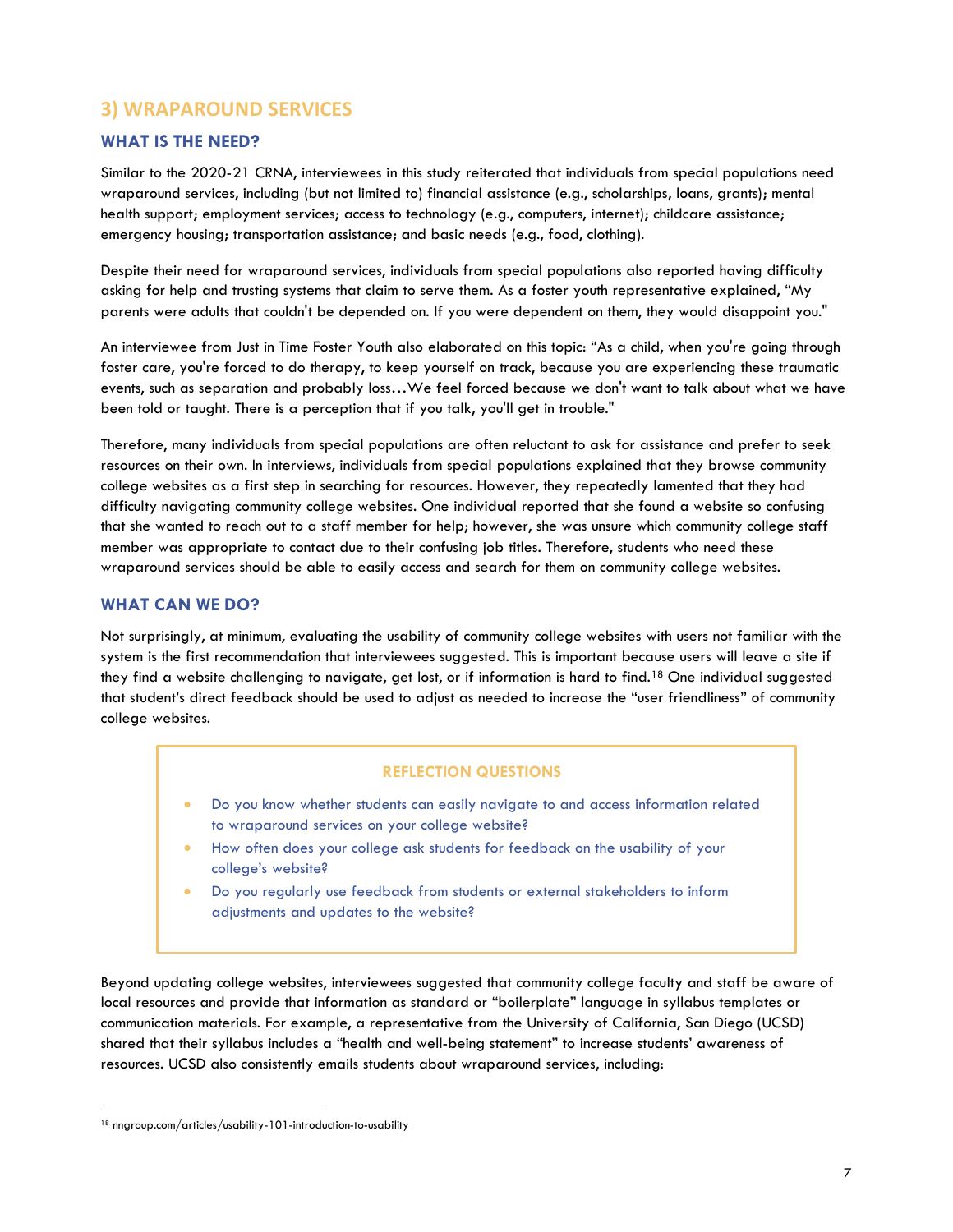- [Childcare assistance](https://grad.ucsd.edu/financial/employment/benefits/support-for-student-parents.html)<sup>19</sup>
- **[Emergency housing](https://basicneeds.ucsd.edu/housing-resources/emergency-housing/index.html)<sup>20</sup>**
- [Food pantry](https://basicneeds.ucsd.edu/food-security/pantry/index.html)<sup>21</sup>
- [Transportation assistance](https://basicneeds.ucsd.edu/forms/lyft-program/index.html)<sup>22</sup>

#### **UCSD SYLLABUS HEALTH AND WELL-BEING STATEMENT**

Throughout your time at UC San Diego, you may experience a range of issues that can negatively impact your learning. These may include physical illness, housing or food insecurity, strained relationships, loss of motivation, depression, anxiety, high levels of stress, alcohol, and drug problems, feeling down, interpersonal or sexual violence, or grief.

These concerns or stressful events may lead to diminished academic performance and affect your ability to participate in day-to-day activities. If there are issues related to coursework that are a source of particular stress or challenge, please speak with me, so that I am able to support you. UC San Diego provides a number of resources to all enrolled students, including:

- Counseling and Psychological Services (858-534-3755 | [caps.ucsd.edu\)](https://caps.ucsd.edu/)
- Student Health Services (858-534-3300 | [studenthealth.ucsd.edu\)](https://wellness.ucsd.edu/studenthealth/Pages/default.aspx)
- CARE at the Sexual Assault Resource Center (858-534-5793 | [care.ucsd.edu\)](https://care.ucsd.edu/)
- The Hub Basic Needs Center (858-246-2632 | [basicneeds.ucsd.edu\)](https://basicneeds.ucsd.edu/)

We care about you at UC San Diego, and there is always help available.

#### ADDITIONAL RESOURCES

- [Basic Needs:](https://basicneeds.ucsd.edu/) Any student who has difficulty accessing sufficient food to eat every day, or who lacks a safe and stable place to live, and believes this may affect their academic performance, is encouraged to contact: [foodpantry@ucsd.edu,](mailto:foodpantry@ucsd.edu) [basicneeds@ucsd.edu,](mailto:basicneeds@ucsd.edu) or call 858-246-2632.
- [Triton Food Pantry](https://basicneeds.ucsd.edu/food-security/pantry/index.html) is an emergency food relief program to provide food for students and fight food insecurity. You can get canned food, pasta, beans, and rice as well as fruit and vegetables at the pantry. [foodpantry@ucsd.edu](mailto:foodpantry@ucsd.edu)
- [The Hub Basic Needs Center](https://basicneeds.ucsd.edu/) coordinates basic needs resources vital to thrive as a student, which includes access to nutritious food, stable housing, and financial wellness resources. We provide basic needs services and resource referrals to registered UC San Diego students. Ask us about [CalFresh f](https://basicneeds.ucsd.edu/food-security/calfresh/index.html)ood benefits! [basicneeds.ucsd.edu](http://basicneeds.ucsd.edu/assistance-forms/index.html) 858-246-2632.

If faculty and staff collectively adopt these practices across the college, this could enhance the likelihood that students become aware of the resources available. Additionally, making resources available to all students ensures that students from special populations are not "singled out." They do not need to reveal any information about their current situation to know how to access a resource. The UCSD representative further explains that the language in the [basic needs website](https://basicneeds.ucsd.edu/index.html)<sup>23</sup> is also very purposeful in acknowledging the situation that students are in: "The mission of the Triton Food Pantry is to provide a discreet service to UC San Diego students in need of food." Students from special populations will not always self-identify as such, therefore, providing standard language that addresses all

<sup>19</sup> grad.ucsd.edu/financial/employment/benefits/support-for-student-parents.html

<sup>20</sup> basicneeds.ucsd.edu/housing-resources/emergency-housing/index.html

<sup>21</sup> basicneeds.ucsd.edu/food-security/pantry/index.html

<sup>22</sup> basicneeds.ucsd.edu/forms/lyft-program/index.html

<sup>23</sup> basicneeds.ucsd.edu/index.html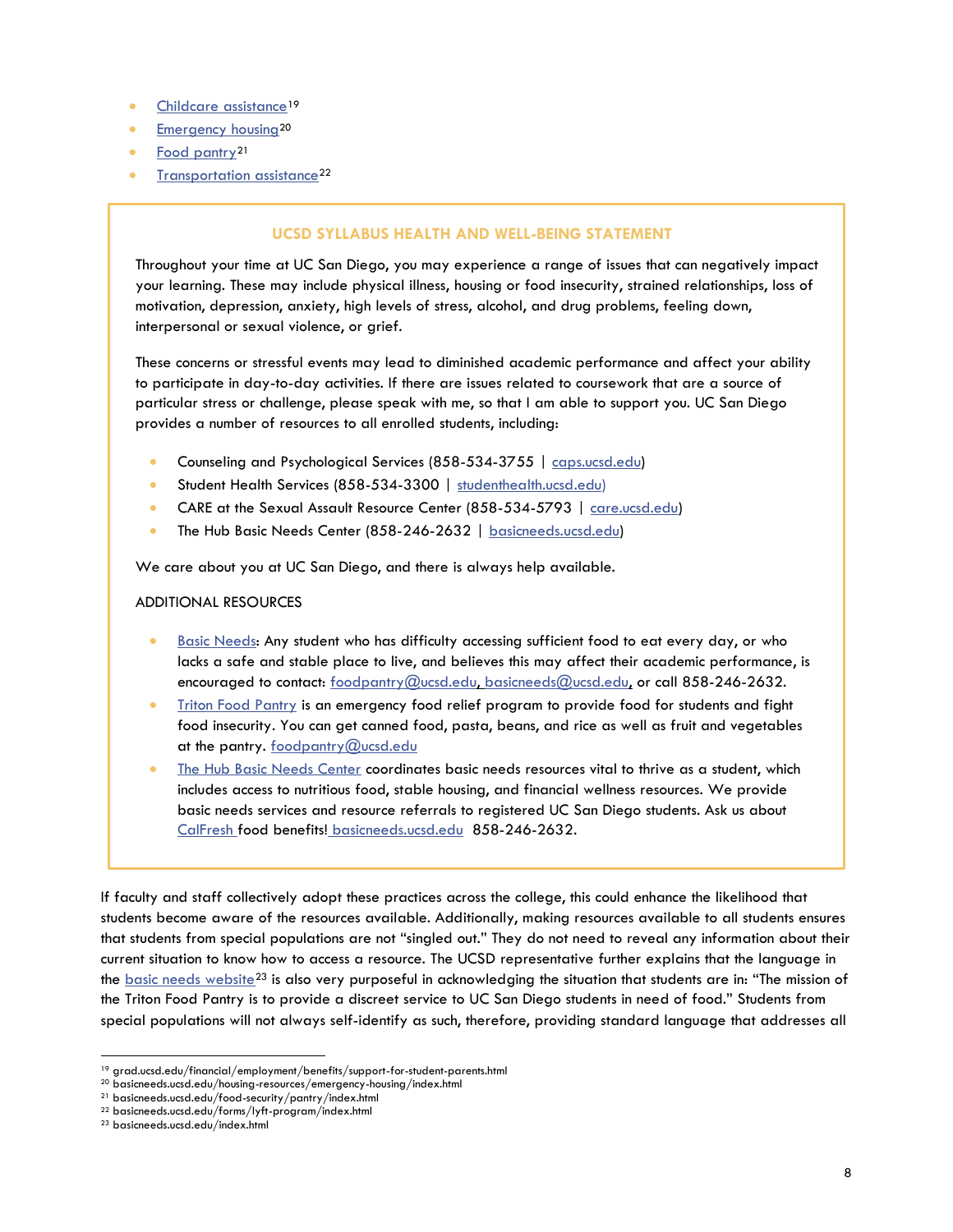students—regardless of special population status—may encourage more students to access these services when needed.

Interviewees also recommended that community colleges partner with local CBOs that provide wraparound services and provide a main point of contact for community college students. For example, a representative from the Wesley House Student Residence<sup>24</sup> said that the organization offers below-market rent rates and can subsidize their clients' rent. He further explained that the community colleges could work with his organization "to help students with at least subsidized rent" to cover one of the many needed wraparound services.

# **REFLECTION QUESTIONS**

- Do faculty at your college include information about basic needs resources (e.g., food pantry, emergency housing) as standard language in course syllabi?
- Aside from course syllabi, what are other ways that your college, faculty, or staff make information about wraparound services accessible to more students? What about hard-to-reach students (e.g., students who are unaware of resources, students who work or are pressed for time)?
- Does your college partner with any local CBOs that provide wraparound services for students, and how is information about these CBOs disseminated?
- Are wraparound services promoted using standard language that is inclusive of all students, or does language single out students of special populations? How can language be modified to ensure that students feel supported regardless of special population status?

<sup>24</sup> wesleysdsu.org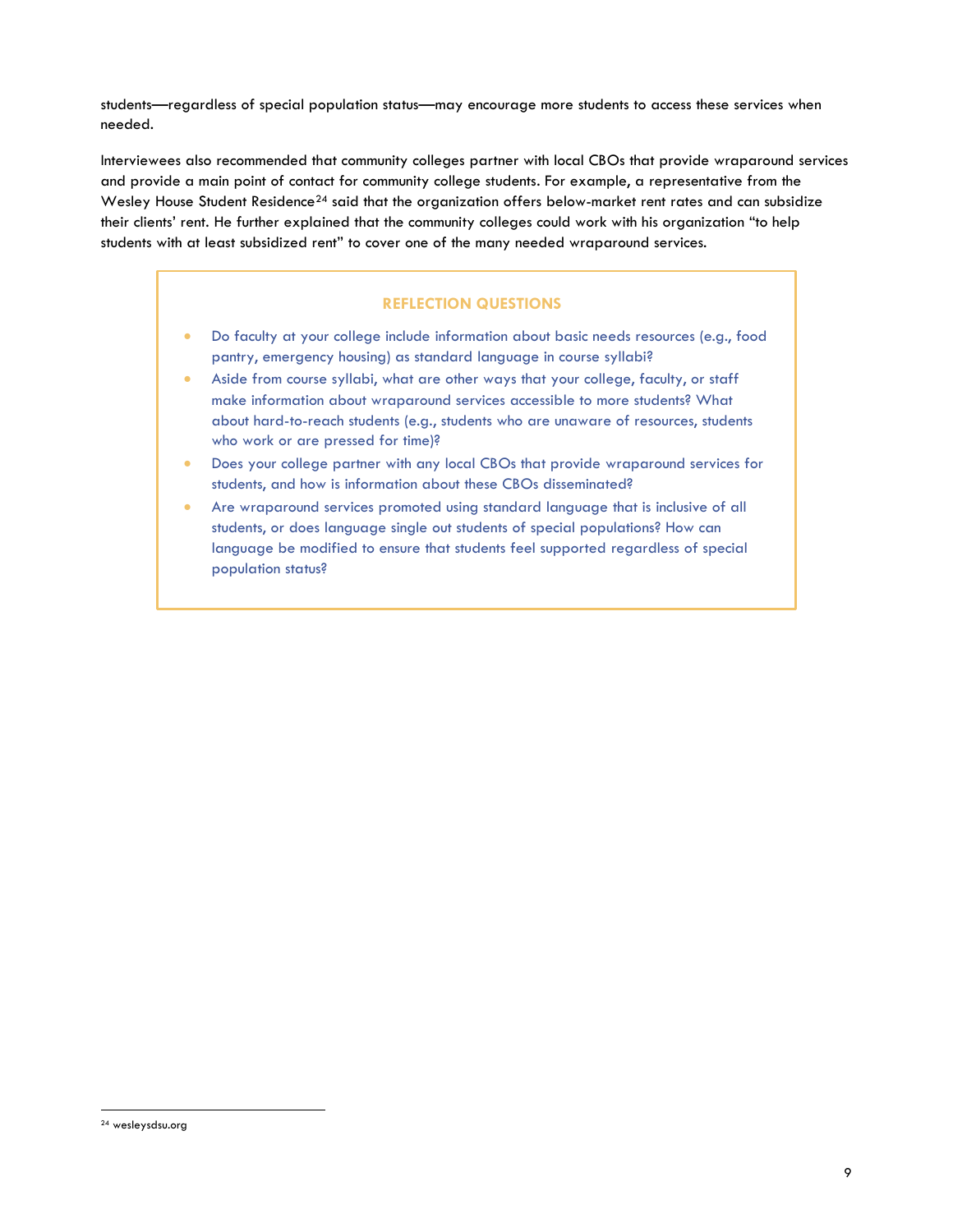# <span id="page-11-0"></span>**4) A CARING CAMPUS**

## **WHAT IS THE NEED?**

Interviewees from both 2020-21 and 2021-22 CRNAs stressed that each special population has different needs and that the individuals themselves have distinct, unique needs. While it may not be feasible for community colleges to offer services tailored to each individual student, they can still develop a campus that is caring and understanding of special populations.

Individuals from special populations experience disruptive life events that may prevent them from completing an entire training program. A representative from Dreams for Change<sup>25</sup> described how homeless individuals that his organization serves often experience disruptive life events that force them to suspend their participation in education or the labor force. Then, months later, when they finally find stability and are ready to continue their training program, they find that they must start all over again.

Moreover, individuals from special populations may experience day-to-day challenges that prevent them from completing assignments by expected due dates. A representative from a special population shared the following experience:

"A lot of community college students work while they're going to school -- but I had to work between 40 and 60 hours and go to school at night. Because for me, if I didn't have money, it meant that I wasn't making my car payment, I wasn't making my rent, and so on. There were times where I would have to skip class sometimes to pick up an extra shift. The repercussions of not having money were way more severe for me than someone at a nuclear family, where maybe rent was optional, or they had someone to help with the car."

Similarly, another CBO representative explained that "they basically go off the grid for a week or two to deal with whatever family crisis that comes up, and in a school environment, that's not very forgiving." While individuals from special populations will inevitably encounter these challenges in the workforce, also experiencing them in a community college environment prevents them from obtaining the training needed to enter employment in the first place.

### **WHAT CAN WE DO?**

While it is impractical for the community colleges to build in-depth support systems uniquely suited to each group, the following generalizable recommendations may benefit all students.

To foster a caring campus, interviewees suggested that the community colleges increase faculty and staff awareness of special populations' needs and provide professional opportunities that can train them to better connect with students. Existing research has shown that students leave "college because they do not feel connected to the institution."<sup>26</sup> To connect with students, interviewees suggested that instead of diving directly into course requirements (e.g., assessments), instructors could take the time to schedule one-on-one meetings with students and build relationships with them. At minimum, instructors should be understanding of unforeseen disruptions in students' lives, be flexible with assessments (when appropriate), and provide reasonable accommodations for students. For example, an interviewee requested that Braille versions of class materials be provided more easily for blind students, so they do not have to navigate the "bureaucracy" of obtaining such resources for themselves.

CBOs also underscored the importance of creating a community on campus that is supportive of all students. Not only instructors, but student workers, staff, and administrators should all be trained on how to interact with, and support, individuals from special populations. As a representative from Just in Time Foster Youth explained, "The community aspect is probably one of our main focuses, what we mean by that is that anyone involved in [our

<sup>&</sup>lt;sup>25</sup> dreamsforchange.org

<sup>26</sup> iebcnow.org/chancellors-office-expands-caring-campus-partnership-with-iebc-to-additional-california-community-colleges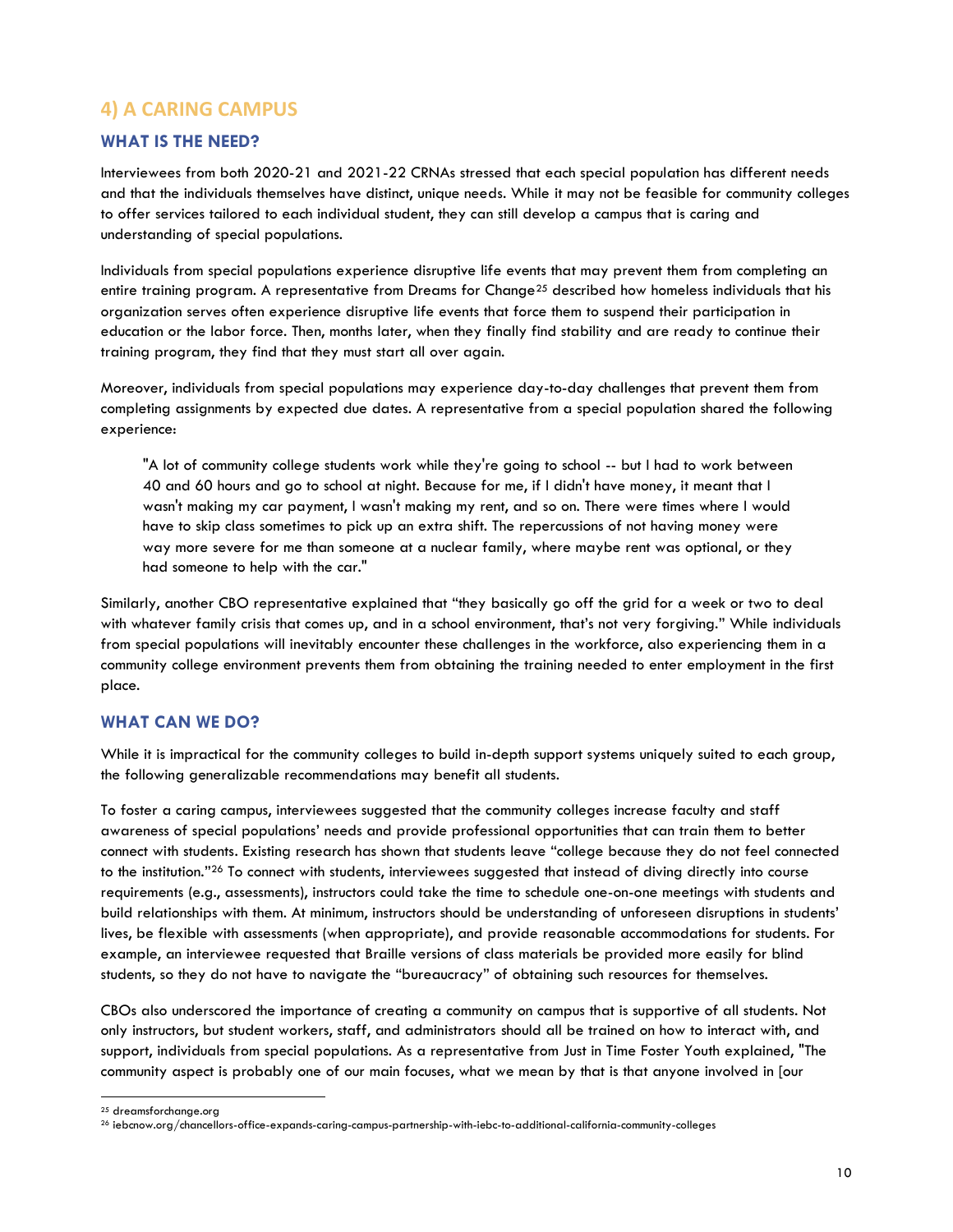organization], from staff members to our investors, to our community members have some form of interaction with [foster] youth."

Connecting with students, especially students from special populations, requires significant patience and understanding. Interviewees emphasized that building a level of trust with individuals from special populations requires greater effort in relationship-building and personalization than other students. The interviewee from Just in Time Foster Youth demonstrated how such a relationship does not occur overnight:

"We had a student walk into our offices, who was super quiet. He wouldn't say anything. He was a Black male, probably early 20s. He would just walk into our computer lounge and not say anything, with his head down. And then every day, we say hi to him, and slowly he'll say hi back. Super shy. Then maybe a week and a half passes. And then he started talking to us. He could only speak a few words, and we came to find out that he was homeless. He had a very remedial communication style, because of his abusive family. He didn't speak much. He didn't have a job, he didn't have an income. And slowly, a month goes by and now he's talking to me four sentences. And then a month and a half. And then he's expressing that he's working on his resume. So we sit, and go through it. And before long, he ends up getting two jobs. And he now has his own room, is on his company's website, and is doing great. He also does speaking engagements, to bring people into our community. Just for fun, because he loves it."

As his narrative revealed, many individuals from special populations experience "intersectionality"—a phenomenon where multiple social identities intersect, and life challenges are compounded due to experiences associated with each social identity.<sup>27</sup> In this case, the student was both a foster youth and a homeless individual; therefore, he experienced life challenges unique to these identities.

### **ONE MAN'S LONELY JOURNEY THROUGH CALIFORNIA'S PLAN TO END HOMELESSNESS**

To better understand the life challenges that the homeless population experiences, CalMatters released an article following the two-year journey of a homeless veteran, which can be found at: **[calmatters.org/california-divide/2022/01/california-homeless-permanent-supportive-housing](https://calmatters.org/california-divide/2022/01/california-homeless-permanent-supportive-housing/)**.

To foster a caring campus, at minimum, interviewees recommended that community college faculty and staff be informed of how special populations' circumstances and potential life challenges can affect their success. They also suggested that community colleges partner with CBOs to provide workshops or other professional development opportunities for faculty and staff. These collaborations could also strengthen the relationship between the community colleges and local CBOs that serve special populations, which could merge joint efforts to create more caring campuses and communities.

<sup>27</sup> Harris, A., & Leonardo, Z. (2018). Intersectionality, race-gender subordination, and education. *Review of Research in Education*, *42*(1), 1–27.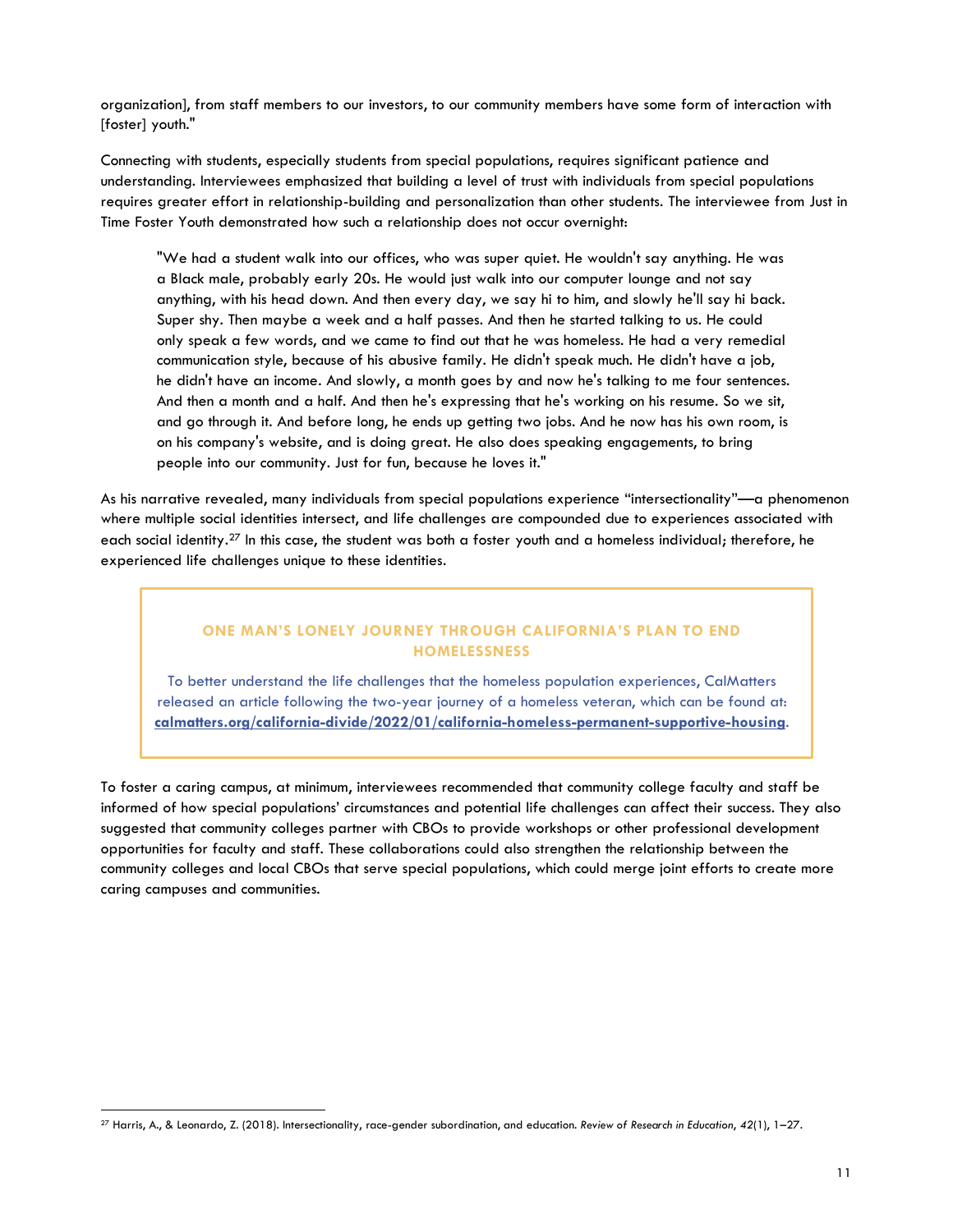#### **REFLECTION QUESTIONS**

- How does your institution foster a caring campus for special populations?
- What are some ways that faculty and staff connect and build relationships with students? Do they connect with students on a one-on-one basis to identify their individual needs?
- What professional development opportunities does your institution provide faculty and staff to help them connect with students and recognize that some may face unique challenges?
- How do your instructors accommodate students who consistently experience life challenges? Are instructors at your college willing to adjust course assignment deadlines? Why or why not?
- Can you identify a CBO that could provide training or professional development opportunities for faculty and staff at your college? What would be a first step to building that partnership?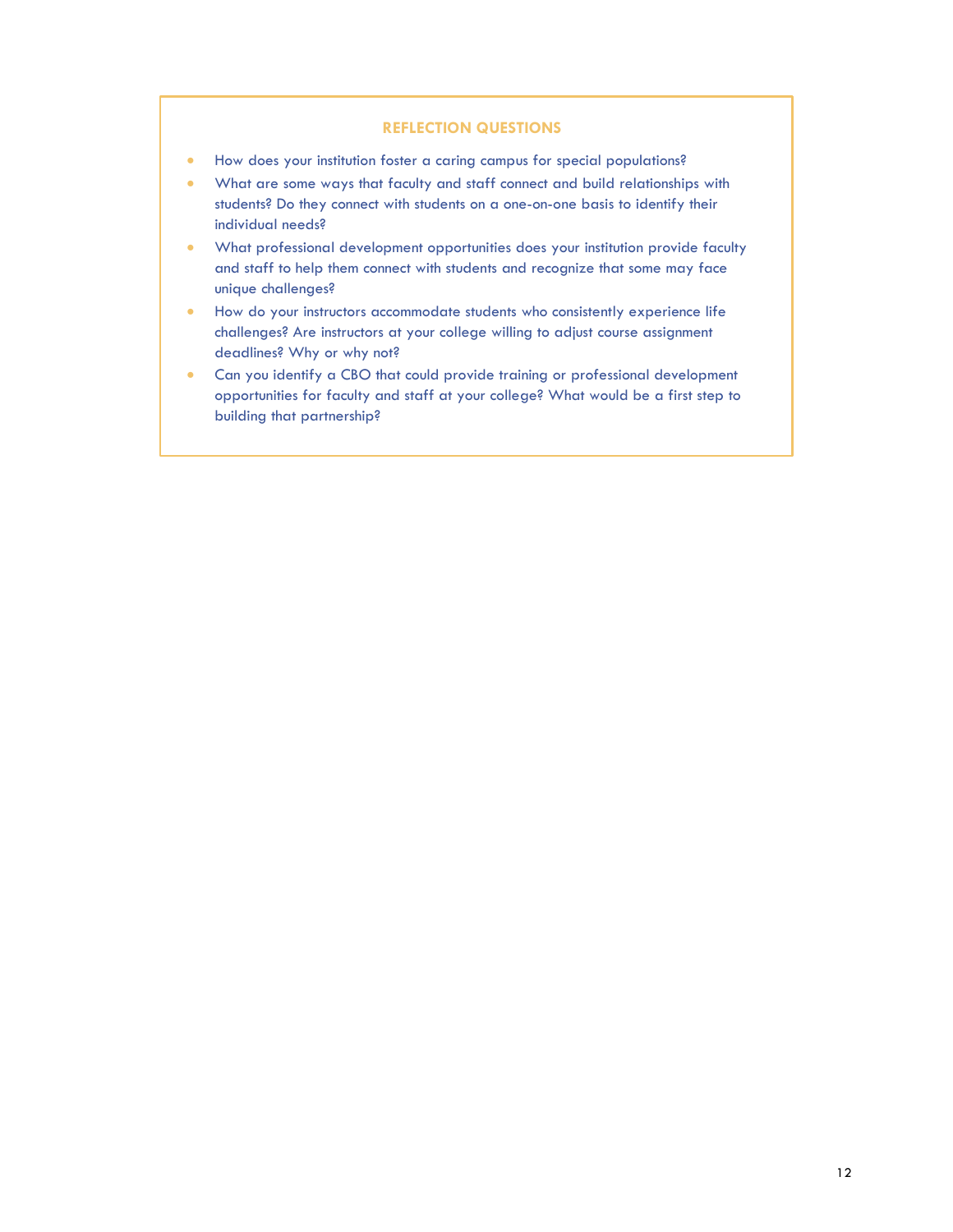# <span id="page-14-0"></span>**5) FORMAL AND CONSISTENT COMMUNICATION AND COORDINATION**

## **WHAT IS THE NEED?**

While partnering with CBOs was a recurring recommendation in interviews for the 2020-21 and 2021-22 CRNAs, frustration with creating those partnerships was also a recurring theme. On the condition of anonymity, representatives from CBOs, workforce and economic development agencies, and CTE program providers asked that this study address the following issue: Their conversations and collaborations with community college stakeholders tend to "die off" when there are no formal, established partnerships. A representative from a nonprofit serving military families in San Diego County shared his frustration during his interview:

"I started talking to a representative at [a community college] and the conversation kept dying off. And then one of their executives reached out to me, and he apologized. Because we started a dialogue, which then ended, and then we started another dialogue -- and it just ended. But I think that's where the disconnect is. It's not only in the conversation and communication, but really the focus and the effort. Because it's got to be more than just, 'Hey, we're going to offer you a program.' And my whole what-if scenario is, 'What if [our organization] could take care of the childcare aspect of things, while the military spouse went to [your] community college?'"

In short, there are few established formal relationships between the community colleges and their external partners, and there is a need to reduce redundancies across programs to better serve special populations. Many of the relationships are based on projects or grants, which all have start and end dates. As the interviewee explained, the need for a sustained and coordinated "ecosystem" of colleges and partners persists:

"When we look at the education system, all our corporate donors who are hiring, and all the breadth of services out there -- if we're working together in collaboration, then we can create an ecosystem that keeps the families out of a food line. As opposed to what I call 'wound worshipping,' where people try to just, for example, grow the food line. You know, I can raise a bunch of money, and I can serve more people. But I don't want to grow food lines in San Diego, especially not with military families."

#### **WHAT CAN WE DO?**

To enhance coordination efforts, communication must occur regularly and not be dependent on a single person to sustain the relationship. Interviewees recommended identifying common objectives among community college partners and formalizing a united front. In Imperial County, for example, educational institutions understood that they repeatedly hosted industry advisory groups with the same employees in the county. Instead of hearing from the same businesses year after year, they realized that they needed to expand their regional advisory meetings, so they collectively partnered with the Regional Consortium for the San Diego and Imperial Counties Community Colleges to do so:

"We started working with [the Regional Consortium]. We started to build a partnership because we wanted to expand our regional advisory meetings. So, we decided to just have one regional advisory meeting a couple of years ago -- because since we're a small community with seven different school districts, all were kind of hitting up the same industry members. We saw how it would be more cost effective if we had one place where they could collaborate in the schools, so they just need to go to one event, at one time and once there, share the information and build networking and more opportunities to connect with the separate individual school districts. So, what we wanted to do is reach out of the county."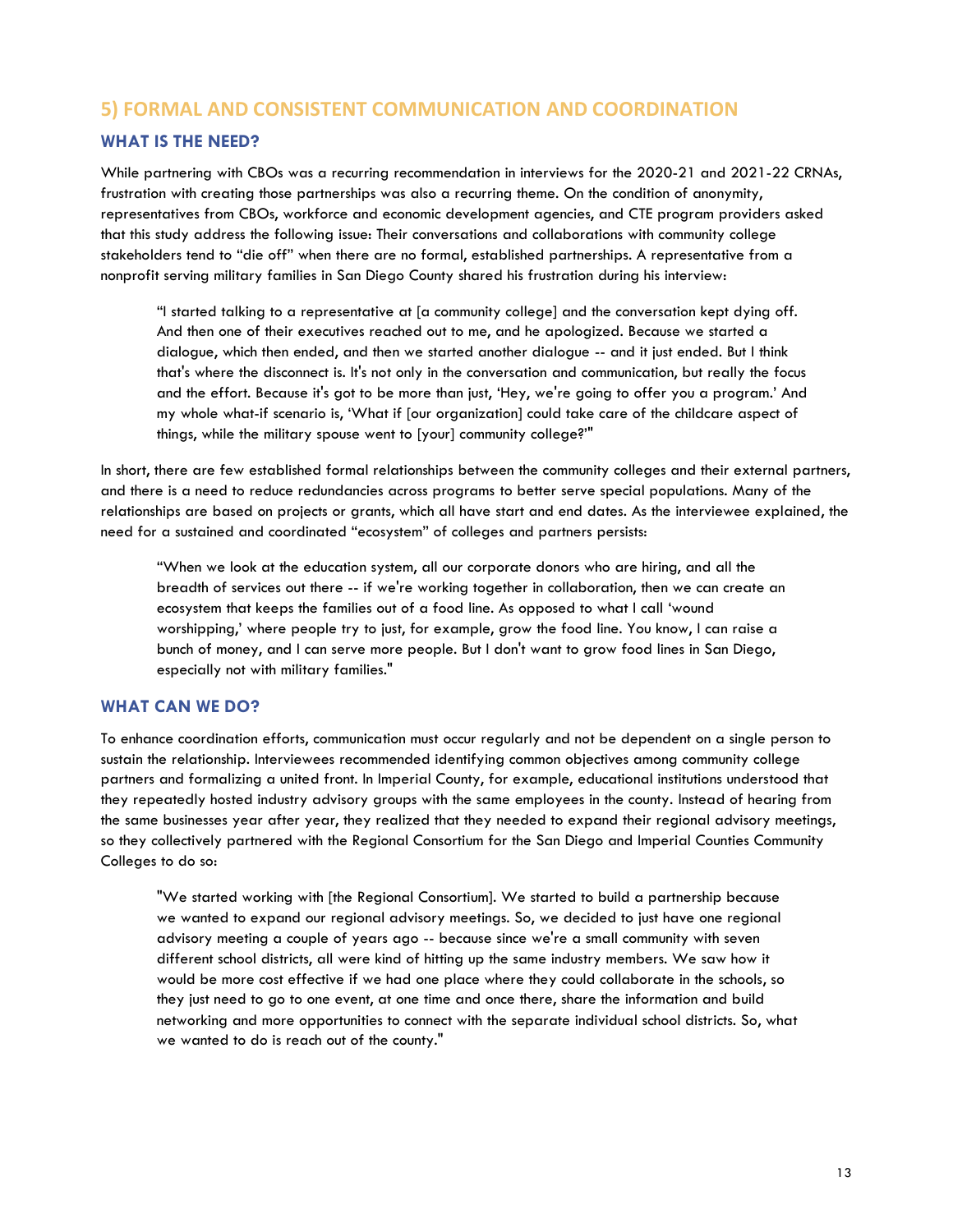This collective coordination ensured that not one institution led the efforts and sustained the initiative among multiple stakeholders. A representative from the *[Imperial County Office of Education](https://urldefense.com/v3/__https:/www.icoe.org/__;!!Gqic7nUINw!zFXJ6VnycIkmvsVMOBincgDbdUFyivyKA9ZujM6HixA2zsJnMtNA-m5YlOjESKAuFQ7GOA$)*<sup>28</sup> (ICOE) explained that after patient and consistent relationship-building efforts, their efforts paid off:

"It really is time [for us to come together], for our local partnerships with our high schools, middle schools, community colleges and higher ed partners. We're in the same boat. We have conversations today which we would have never had five years ago…I appreciate the process we've been through as participants in the region. And I feel like the good stuff is still yet to come."

In addition to increased collaboration with external partners, interviewees suggested that the community colleges increase communication and coordination internally as well. Interviewees emphasized the need for counselors to communicate more regularly with instructors; without a dialogue, suggestions from counselors may not always translate into practical application in classes. For example, a representative from an office for students with disabilities in Imperial County explained that students regularly meet with counselors and "do a needs assessment there, and there's different accommodations that are suggested and agreed upon." For some students, having a notetaker in class is a necessary accommodation. However, after class starts and they forget to secure a notetaker for whatever reason (e.g., life challenges), they decide to say, "That's not working for me…I just deal with it." Instructors may never be aware of the challenges or accommodations that students discuss with their counselors. As a former foster and homeless youth pointed out in his interview, not communicating students' needs with faculty "kind of leaves it up to the student to advocate for their accommodations." However, he further explained that not all students from special populations are accustomed to self-advocating for themselves.

### **REFLECTION QUESTIONS**

- Do you have formal relationships with local CBOs that serve special populations? How were these relationships formed, and how have they been sustained over time?
- How have formal relationships with CBOs reduced redundancies or solved common challenges?
- What systems does your college have in place to increase communication and coordination between counselors and instructors, and between instructors and staff?
- Is there a clear process for how students can get necessary accommodations at your college? How does your campus ensure that necessary accommodations are provided for students when they are not accustomed to advocating for themselves?

<sup>28</sup> icoe.org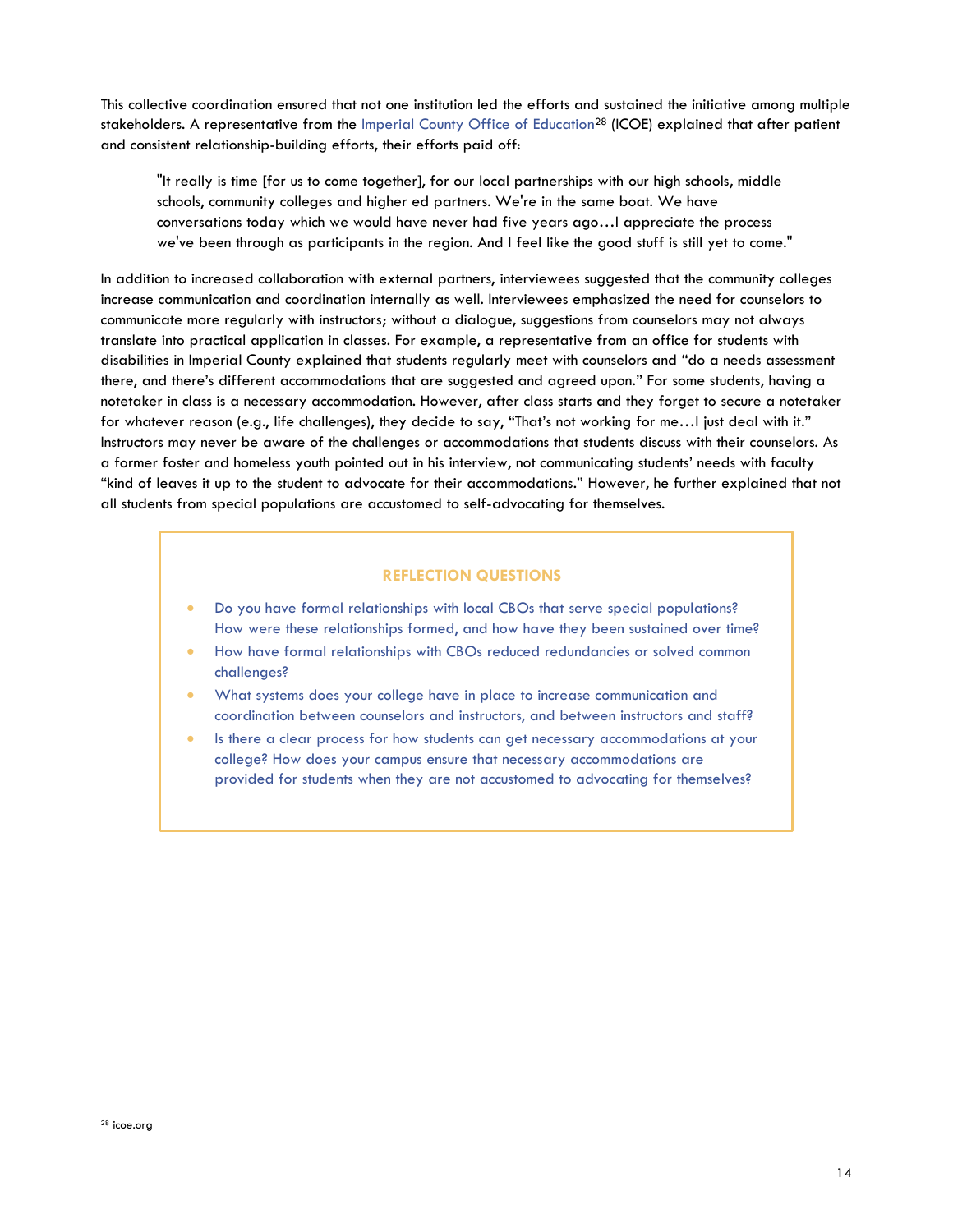# <span id="page-16-0"></span>**6) INCREASED AWARENESS OF CE/CTE PROGRAMS AND RELATED OCCUPATIONS**

# **WHAT IS THE NEED?**

According to interviews, many individuals from special populations are unaware of which CE/CTE programs may be most suitable for them. When the stay-at-home order for the COVID-19 pandemic forced programs to transition to an online environment, individuals with cognitive disabilities experienced significant difficulties in adjusting to remote learning and were unaware of CE/CTE programs that provided hands-on training. As a representative from the Arc of San Diego explained, "there are always some people who just can't do it. It's difficult for them to sit in front of a computer for an hour, listening to their instructor or job coach." He further explained that "because of the shift to virtual, [clients] were unable to get the level of support they were accustomed to…Our clients are often very tactile and receptive to expressions and emotions."

Because they are unaware of programs most suitable for them, individuals from special populations will also selfselect themselves out of programs. A representative from Just in Time Foster Youth shared, Information and Communication Technologies or Information Technologies (ICT/IT) noted that programs could be a good fit for individuals from special populations, but they may lack the confidence to enroll in those programs:

"There are also foster youth that want to do computer science, but this route, as with the other sciences, is a little bit more difficult to get across to them, because we [foster youth] have the idea that we're simply not smart enough."

He further shared that foster youth tend to pursue careers that they have been exposed to. Therefore, there is a need to increase exposure to the various CE/CTE programs and occupations, and ensure that special populations are considered when promoting these programs.

## **WHAT CAN WE DO?**

Interviewees from both the 2020-21 and 2021-22 CRNAs suggested that the community colleges work directly with CBOs to promote or market CE/CTE programs to their clients. Many CE/CTE programs train for occupations that require tactile skills, which are appropriate for individuals with cognitive disabilities, for example. In addition to increasing efforts to identify suitable programs and employment for special populations, interviewees recommended that the region continue CE/CTE marketing efforts because CE/CTE programs may not be the first choice for their clients or students. A representative from IVROP shared a perspective for this study that echoed statements from the 2020-21 CRNA interviews:

"I think career technical education has a stigma, as do community colleges. That's not where you visualize yourself…the choice is often 'either a four-year university, or I'm just leaving Imperial County and going somewhere else.' So that's what a lot of kids see [in terms of a career choice]."

While the community colleges increased their marketing efforts in recent years to change public perception about CE/CTE programs, repetitive messaging is still necessary. Furthermore, intentional tailored messaging for special populations in marketing efforts should be considered to ensure that students can identify with CE/CTE professional paths. As one advantage, interviewees repeatedly stated that CE/CTE programs can help students obtain employment faster than four-year programs, which is a powerful narrative for students of special populations because "for a lot of people that come to San Diego, living costs are expensive. So, their goal is to survive by any means they can." An IVROP representative described her enthusiasm for CE/CTE programs because of their potential to help students become employed and obtain work experience while they're going to school:

"In the last few years, we've done a good job of promoting career technical education. For example, just by emphasizing the opportunity that CTE presents: Right out of high school they can hold a certification, and be able to work and go to school. Like how awesome is that? You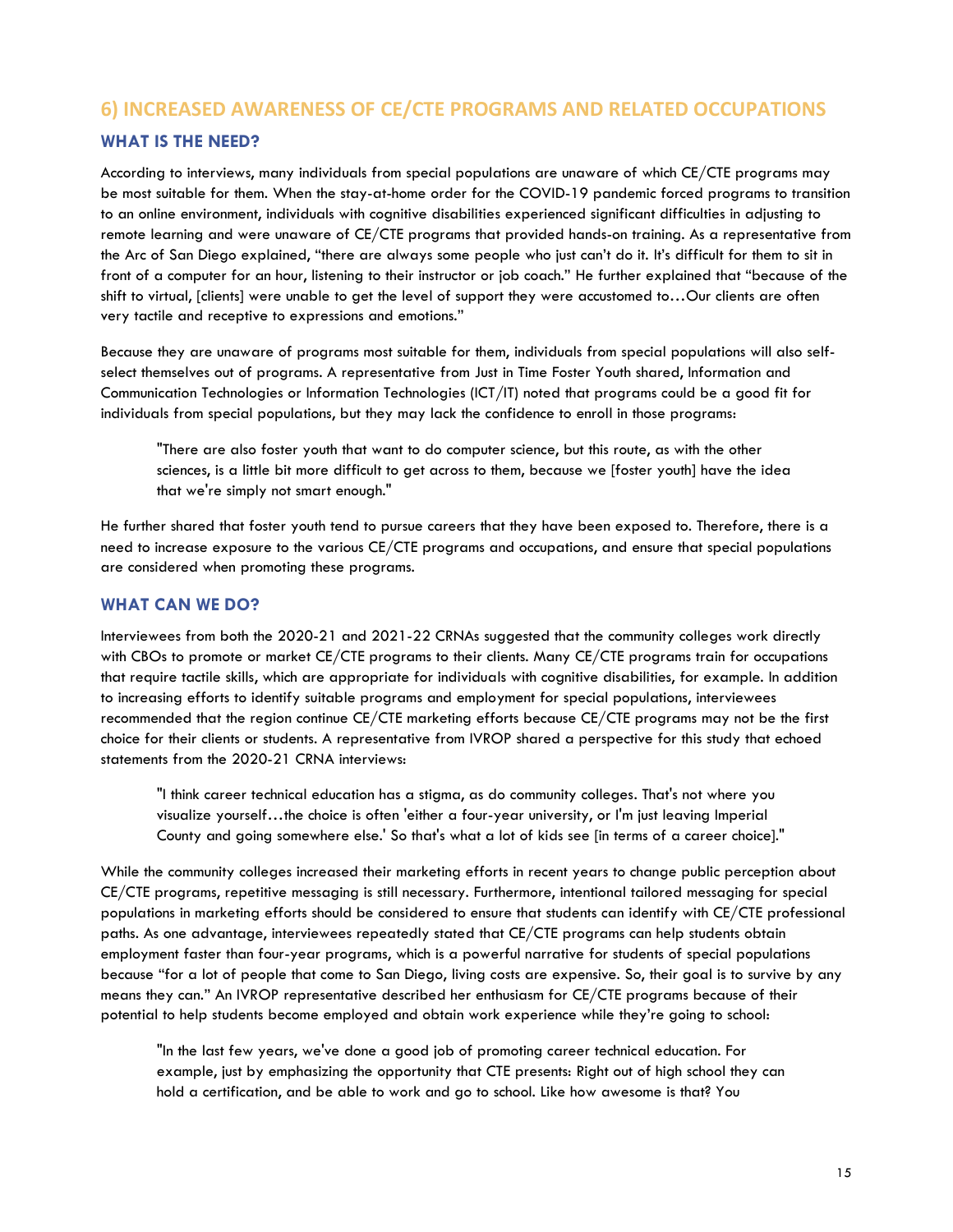already have that experience right at high school. And then [compared to] a four-year education, and you still don't have [experience] when you're looking for employment."

Another interviewee echoed this sentiment and described how CE/CTE programs can help English-language learners:

"So CTE has the power to do very focused training in a short amount of time. There are opportunities in CTE, and we can layer it with language support, specific to the field. And I think it's proven that you learn language better in context. And so, I believe CTE and adult education with its flexibility have the power to offer quite a few opportunities for language learners, beyond what is offered [with] a traditional community college degree or university degree -- because those programs are too long. In talking about the division between academic and CTE, we need to come together as instructors and as an educational community, and understand that if we can offer accelerated programs, just as one step on the path, then the student can exit, go to work in their field, and from there, continue their education while they're working. So [CTE with language support] gives them the tools they need to live, enter the workforce, build experience...and then they can decide if they're ready for further education."

In addition to marketing, multiple interviewees suggested that the community colleges and CBOs provide a mentorship program for special populations so that students (i.e., mentees) have role models (i.e., mentors) who went through CE/CTE programs and can provide insight into their experiences and offer support through the program. Connecting students and role models can also help reduce beliefs that they may not belong, and increase feelings of self-efficacy that they too can pursue a CE/CTE professional path.

#### **REFLECTION QUESTIONS**

- Does your college develop tailored messaging or implement marketing strategies to specifically promote CE/CTE among special populations? Are there opportunities for students of special populations to offer feedback about the effectiveness of this messaging?
- How does your college market the value of CE/CTE to local secondary schools and CBOs?
- Does your college have a consistent marketing campaign for CE/CTE programs? If yes, what is it and how consistent is the marketing? Monthly, quarterly, or yearly? How is the effectiveness of marketing efforts evaluated?
- Does your college have a mentorship program, events, or other opportunities to connect CE/CTE graduates with prospective or current students from special populations?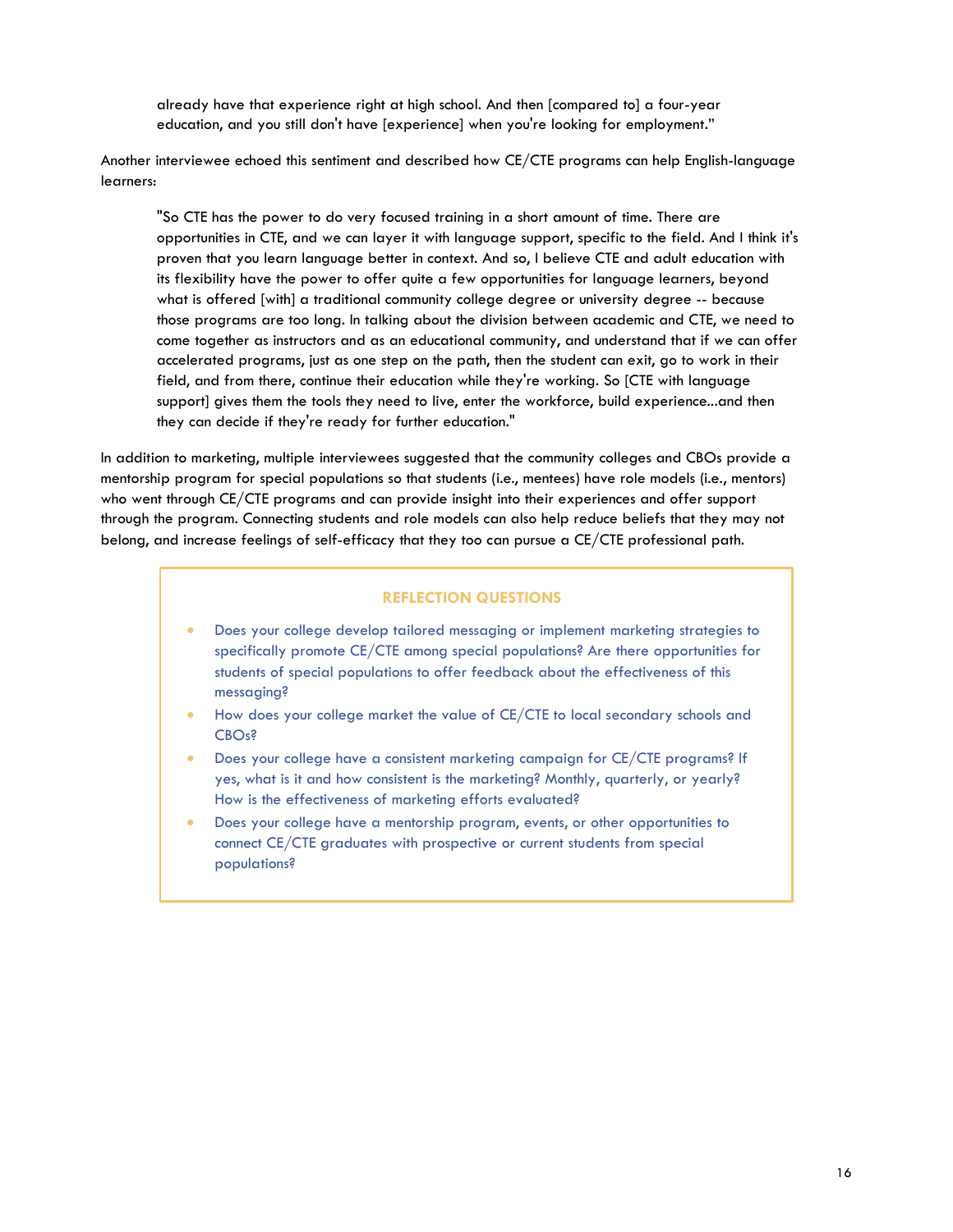# <span id="page-18-0"></span>**APPENDIX A: METHODOLOGY**

On behalf of the San Diego and Imperial Counties Community Colleges, the San Diego-Imperial Center of Excellence for Labor Market Information (COE) and Regional Consortium commissioned Voltera Corporation<sup>29</sup> to conduct interviews with individuals from special populations, organizations that serve special populations, workforce and economic development agencies, and four-year universities. Voltera Corporation analyzed qualitative information from the interviews to create this Comprehensive Regional Needs Assessment for program year 2021- 22. In program year 2020-21, the San Diego-Imperial COE and Regional Consortium commissioned a similar CRNA<sup>30</sup> with UCSD Extension, which Voltera Corporation expanded upon for this study.

# **ADVISORY GROUP**

The San Diego-Imperial COE and Regional Consortium gathered an advisory group to provide overall guidance for this study. The advisory group also introduced the research team to resources and prospective interviewees.

This study's advisory group consisted of:

- Javier Ayala, Grossmont College
- Alexander Berry, San Diego Community College District
- Danene Brown, Regional Consortium
- Sally Cox, Regional Consortium
- George Dowden, Cuyamaca College
- John Edwards, San Diego-Imperial COE
- Jonathan Kropp, San Diego Miramar College
- Rose LaMuraglia, San Diego City College
- **•** Jennifer Lewis, Southwestern College
- Kevin McMackin, Regional Consortium
- Larry McLemore, Cuyamaca College
- Tina Ngo Bartel, San Diego-Imperial COE
- Amertah Perman, San Diego Community College **District**
- Nichol Roe, Palomar College
- **•** Suzanne Sebring, Regional Consortium
- Efrain Silva, Imperial Valley College
- Al Taccone, MiraCosta College
- **•** Christopher Yerkes, Regional Consortium

On June 8, 2021, the advisory group and research team approved the following research questions to guide the research project:

- What specific actions can the region's community colleges take to support special populations in the community college system? Are there specific examples or promising practices that worked in the past?
- Transportation to their local community college(s) was a prominent challenge identified in last year's report. What can the community colleges or their partners do to address transportation issues?
- The previous report recommended that not only support service providers (e.g., community college counselors) but also faculty members be aware of the special populations' needs. What are some specific ways that the community colleges can better train faculty, staff, and administrators on special populations' needs?
- How can the community colleges market their services and programs to special populations? Are there specific marketing strategies for different populations?
- Are there any stories or case studies from the interviews that the community colleges could use for marketing to increase the enrollment numbers of special populations?
- What types of Career Education (CE) or Career Technical Education (CTE) training programs would benefit certain special populations?

<sup>29</sup> volteracorp.com

<sup>30</sup> sdccd.edu/docs/ISPT/workforce/docs/SP20-SDIC-CLNA-ConsultationReport.pdf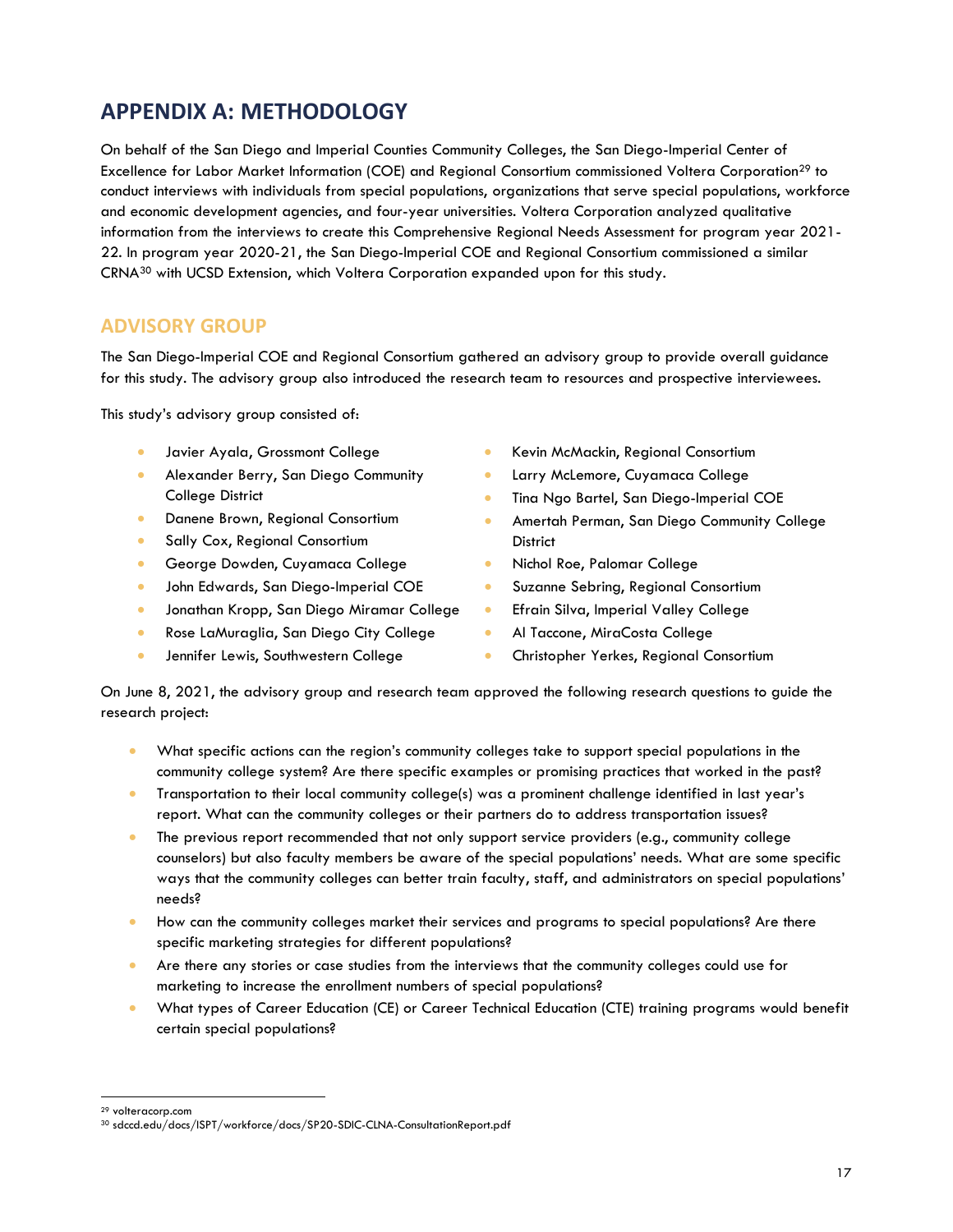- What occupations, employers, or industries have successfully employed individuals from special populations? Are there opportunities for future partnerships with the community colleges? How can those types of partnerships be scaled?
- What existing community college programs (e.g., mentoring, tutoring, internships) have been helpful for special populations?

Although these research questions were used to inform the development of the interview guide, not all research questions outlined above were asked in each interview and addressed in this report. The interviews were semistructured and conversations were allowed to flow naturally. This report reflected priority key themes that emerged across all interviews.

# **INTERVIEWS**

Between June and December 2021, Voltera Corporation completed and transcribed 48 interviews with regional stakeholders, including 24 representatives of special populations, parents, and students as well as 24 representatives from CTE programs, local Workforce Development Boards, and local agencies serving special populations. Voltera Corporation conducted the interviews over Zoom, a video teleconferencing software program. The San Diego-Imperial COE provided Voltera Corporation with a preliminary list of regional stakeholders to interview for the study, primarily community-based organizations that serve special populations. Voltera Corporation expanded the list by sourcing interview participants from their network, and supplemented recruitment efforts through snowball sampling and referrals from interviewees that had participated.

Each interview took approximately 45 minutes to an hour, totaling approximately 100 hours in interviews. After completing the interviews, Voltera Corporation completed a draft report, summarizing findings from the qualitative data. The San Diego-Imperial COE reviewed the draft report, interview memos, and transcriptions before revising and completing this final report.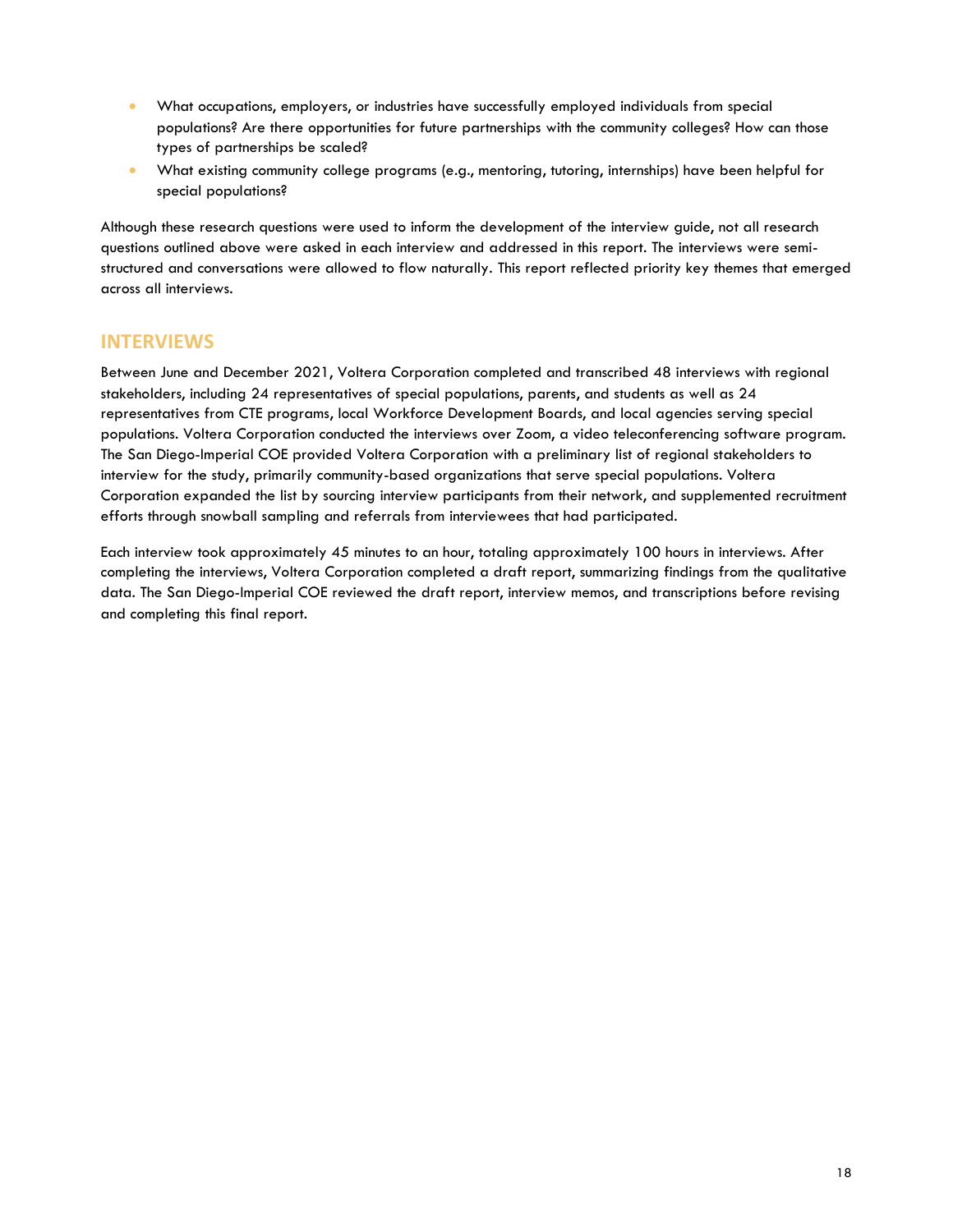# <span id="page-20-0"></span>**APPENDIX B: INTERVIEW GUIDES**

This section provides an overview of questions used during interviews with individuals from special populations, organizations that serve special populations, workforce and economic development agencies, and four-year universities.

# **INDIVIDUALS FROM SPECIAL POPULATIONS**

The interviewer asks all interviewees from special populations (as defined by Perkins V) the following questions:

- 1. What is your educational background?
- 2. Have you ever taken any community college courses?

Depending on the interviewee's responses, the interviewer proceeds to one of the following two sections:

- A) Questions for individuals who have taken a community college course
- B) Questions for individuals who have not taken a community college course

## **A) QUESTIONS FOR INDIVIDUALS WHO HAVE TAKEN A COMMUNITY COLLEGE COURSE**

- 1. Tell me about your experience in the last course you took. What was it like?
- 2. What did the community college do well to help you succeed in your classes?
- 3. Did you have any instructors that were particularly helpful, supportive, or encouraging to you?
	- a. What did they do differently from your other instructors/staff/administrators?
	- b. Was the instructor/staff/admin aware of your \_\_\_ status? How did they know?
- 4. Did you participate in any student support programs (e.g., counseling, tutoring, mentoring, internships) while at the community college?
	- a. What do you remember most vividly about your experience?
	- b. What was the most frustrating thing about it?
- 5. How did you get to and from the community college? What mode of transportation was used?
	- a. What was easy about it? What was hard about it?
	- b. Was there anything that you thought the community college could have done to help you?
- 6. How do you get to other places in your community?
	- a. Do you ever use rideshare (e.g., Uber, Lyft)? Why or why not?
	- b. Do you ever use public transportation (e.g., trolley, MTS, coaster)? Why or why not?
- 7. Have you taken any online courses at the community colleges?
	- a. If yes:
		- i. What did the community college do well?
		- ii. What difficulties, if any, did you experience with the online course?
		- iii. How well did the online course accommodate your needs?
		- iv. What do you wish would have been changed to make it a better learning experience for you?
	- b. If no, what was the main reason?
- 8. Would you take another community college course? Why or why not?
- 9. Overall, would you recommend community colleges to friends or family members? Why or why not?
- 10. What is your job/school status now?
	- a. What from your community college experience do you think helped you get to where you are today?
	- b. Have you experienced any barriers obtaining a job that was not related to education or training?
- 11. How do you obtain information about careers and related training programs?
	- a. In your opinion, what careers appear to be recession- or pandemic-resilient?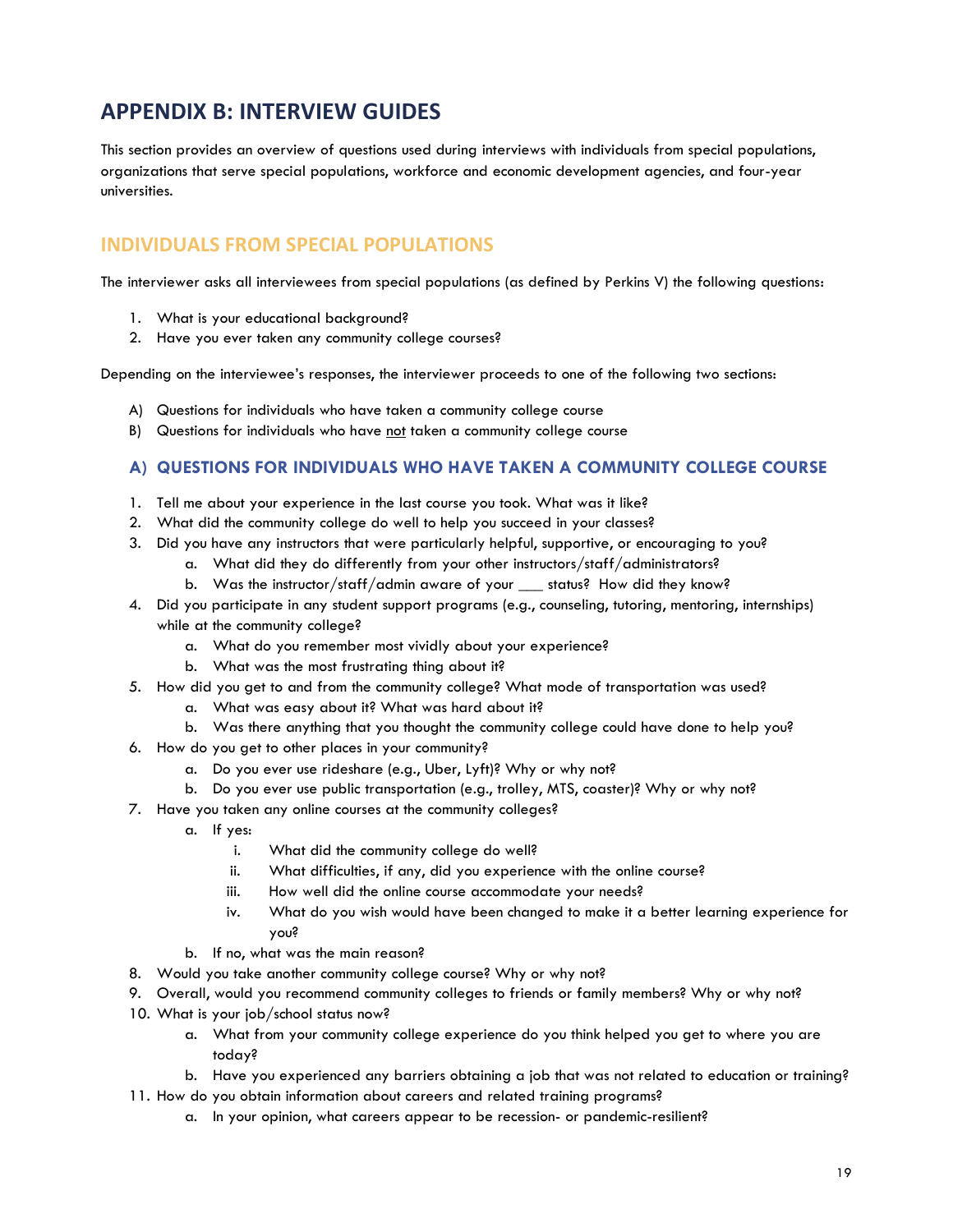12. Is there anything else you'd like to share about how the community colleges could better support you in your academic and career goals?

## **B) QUESTIONS FOR INDIVIDUALS WHO HAVE NOT TAKEN A COMMUNITY COLLEGE COURSE**

- 1. What is the main reason you did not attend a community college?
- 2. At school or work, did you have any teachers or bosses that were particularly helpful, supportive, or encouraging to you?
	- a. What did they do differently from your other teachers or bosses?
	- b. Were they aware of your (status)? How did they know?
- 3. How do you get to and from your job or other places in the community? What mode of transportation do you use?
	- a. What is easy about it? What is hard about it?
	- b. Was there anything that you think your work or other groups you're a part of could do to help transportation be easier?
	- c. Do you ever use rideshare (e.g., Uber, Lyft)? Why or why not?
	- d. Do you ever use public transportation (e.g., trolley, MTS, coaster)? Why or why not?
	- e. Would you consider attending a community college if getting to and from campus was easy? Why or why not?
- 4. Have you taken any online learning courses, including in high school?
	- a. What was easy about it? What was hard about it?
	- b. What difficulties, if any, did you experience with the online course?
	- c. How well did the online course accommodate your needs?
	- d. What do you wish would have been changed to make it a better learning experience for you?
- 5. Do you participate in any programs from \_\_\_\_ [examples of special populations service providers]?
	- a. What do you remember most vividly about your experience?
	- b. What was the most frustrating thing about it?
- 6. How do you obtain information about careers and related training programs?
	- a. In your opinion, what careers appear to be recession- or pandemic-resilient?
- 7. Have you experienced any barriers obtaining a job that was not related to education or training?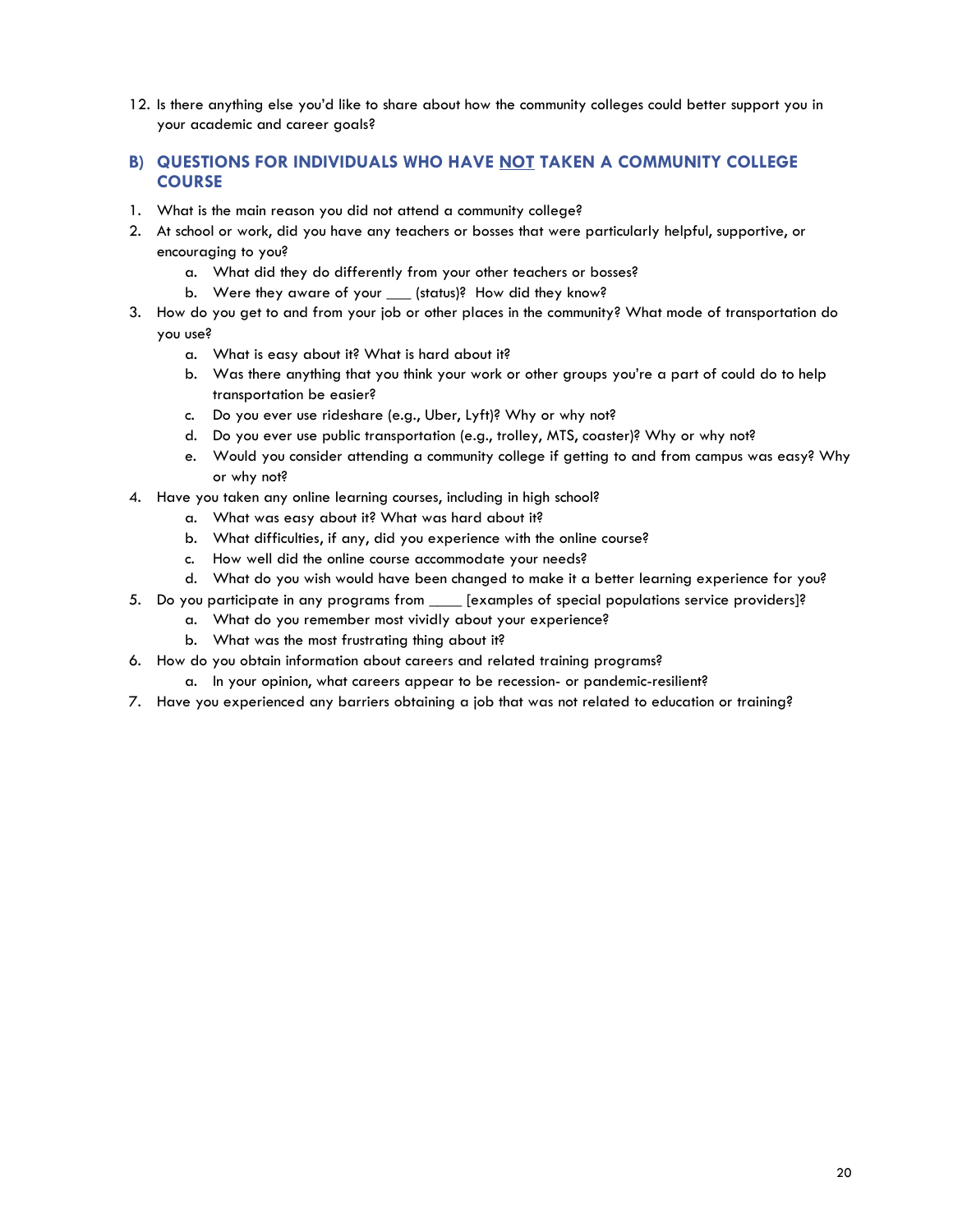# **SERVICE PROVIDERS (ORGANIZATIONS THAT SERVE SPECIAL POPULATIONS)**

- 1. What special population(s) does your organization serve?
- 2. How do you modify your services for different parts of the region (e.g., south county, north county, east county)?
- 3. Are you aware of any community college programs that also serve this(these) special population(s)?
	- a. If so, how did you hear about them and how do your constituents hear about them?
	- b. If not, how do you and your constituents hear about other complementary support programs in the community?
- 4. The region's community colleges conducted a similar comprehensive regional needs assessment in 2020. The previous report recommended that the community colleges offer support services (e.g., counseling) and training to increase faculty members' awareness of special populations' needs.
	- a. How has your organization trained internal staff on special populations' needs?
	- b. How has you organization trained external stakeholders on special populations' needs?
	- c. What can community colleges learn from these experiences to train their faculty, staff, and administrators?
- 5. According to the previous report, transportation to their local community colleges(s) was a prominent challenge for special populations.
	- a. Do you find this to also be a challenge for your organization's clients? Why or why not?
	- b. What can the community colleges learn from your experience to address transportation issues?
- 6. How has the pandemic recovery been for the special population(s) that your organization serves?
	- a. Are your clients able to reconnect to careers? Why or why not?
	- b. Do you notice any disparity for clients who are also Black, Indigenous, and people of color (BIPOC) or LGBTQ+?
	- c. What are some promising practices that the community colleges could learn from your organization in serving clients who are also BIPOC or LGBTQ+?
- 7. What high-wage and high-demand occupations or industries successfully employed individuals from the special population you serve?
	- a. How did your organization help facilitate that employment?
	- b. What can the community colleges learn from your organization's experiences?
- 8. What types of technical training programs would benefit the special population you work with?
- 9. Do you know of any success stories of clients who were also community college students?
	- a. How did the community colleges prepare them for high-wage and high-demand jobs?
	- b. What could the community colleges do better to prepare them for high-wage and high-demand jobs?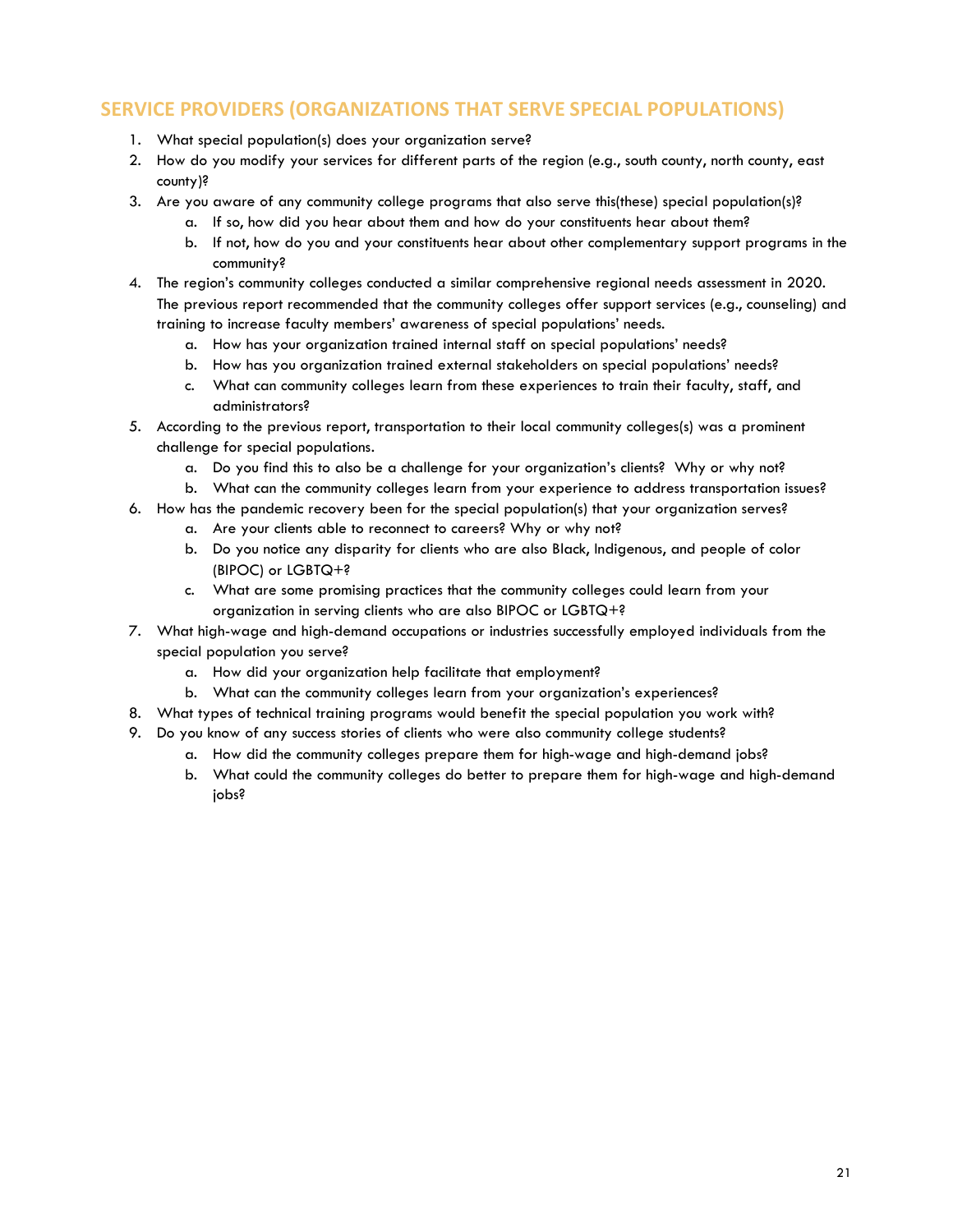# **WORKFORCE AND ECONOMIC DEVELOPMENT AGENCIES**

- 1. What community programs have been successful in helping individuals from special populations obtain employment?
	- a. What (strategies) could the community colleges learn from these programs?
	- b. What are some promising practices that the community colleges could learn from serving clients who are also BIPOC or LGBTQ+?
- 2. According to the previous report, transportation to their local community colleges(s) was a prominent challenge for special populations.
	- a. What do you think the community colleges could do to address transportation issues?
	- b. What has your organization done to address transportation issues?
	- c. How can the community colleges learn from your organization's experiences?
- 3. How has the pandemic recovery been for special populations?
	- a. Are your they able to reconnect to careers? Why or why not?
	- b. Do you notice any disparity for individuals from special populations who are also Black, Indigenous, and people of color (BIPOC) or LGBTQ+?
- 4. What high-wage and high-demand occupations or industries successfully employed individuals from special populations?
	- a. How did your organization help facilitate that employment?
	- b. What can the community colleges learn from your organization's experiences?
- 5. What types of technical training programs would benefit special populations?
- 6. Do you know of any success stories of individuals from special populations who were also community college students?
	- a. How did the community colleges prepare them for high-wage and high-demand jobs?
	- b. What could the community colleges do better to prepare them for high-wage and high-demand jobs?

# **FOUR-YEAR UNIVERSITIES**

- 1. Describe your role in the university. Do you work with any individuals from special populations? If so, which ones?
- 2. Do students from special populations experience unique challenges in adjusting to an undergraduate environment?
- 3. Does your university have support programs for transfer students from special populations?
	- a. What programs successfully help retain students at your campus?
	- b. What can the community colleges learn from these programs to better prepare students from special populations for transfer?
- 4. The region's community colleges conducted a similar comprehensive regional needs assessment in 2020. The previous report recommended that the community colleges offer support services (e.g., counseling) and training to increase faculty members' awareness of special populations' needs.
	- a. How has your organization trained faculty, staff, and administrators on special populations' needs?
	- b. What can community colleges learn from these experiences to train their faculty, staff, and administrators?
- 5. According to the previous report, transportation to their local community colleges(s) was a prominent challenge for special populations.
	- a. Do you find this to be a challenge for students from special populations at your campus?
	- b. What has your campus done to address transportation issues?
	- c. How can the community colleges learn from these experiences?
- 6. Do you know of any success stories about transfer students from special populations?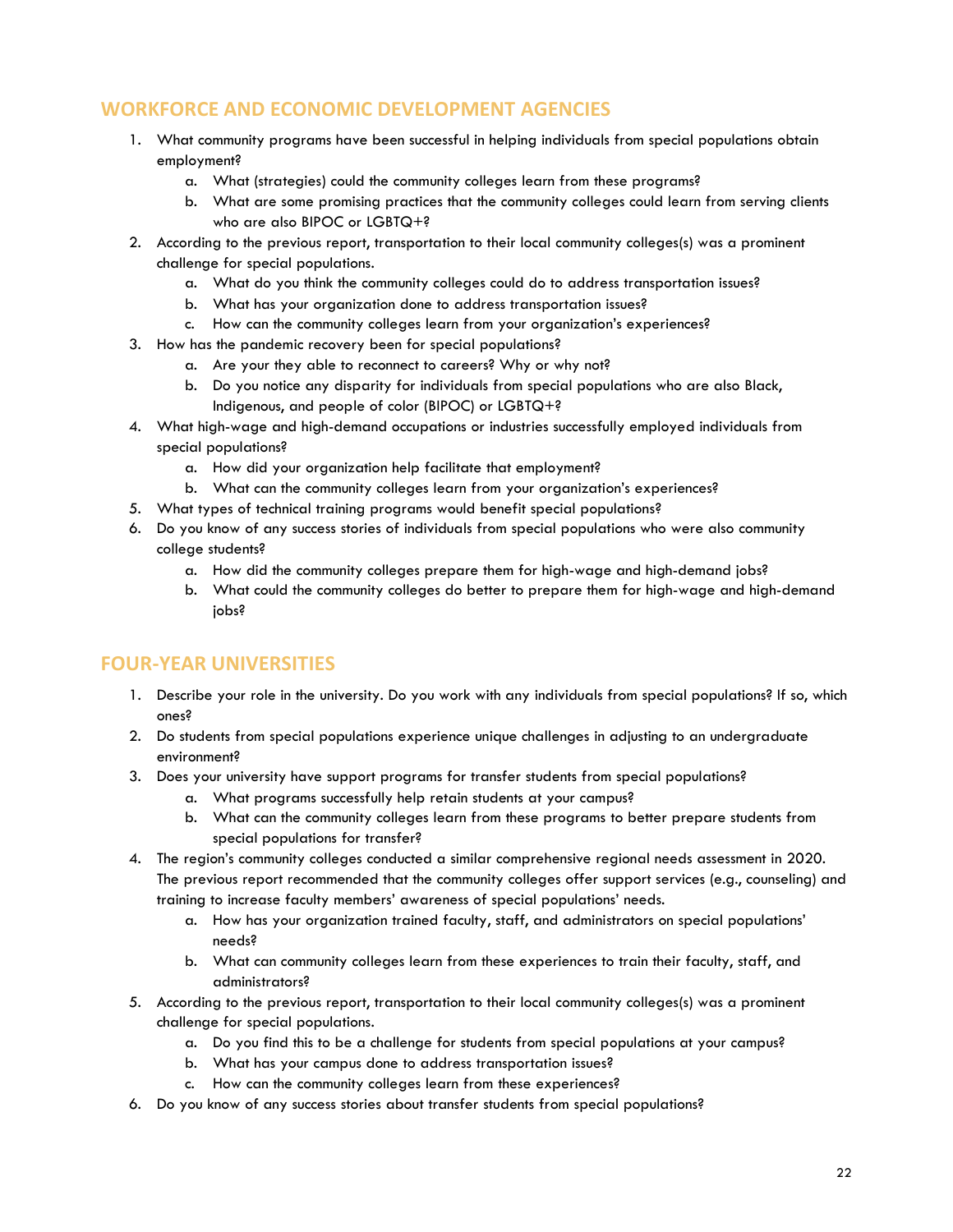# <span id="page-24-0"></span>**APPENDIX C: SELECTED INTERVIEWS AND STORIES**

The section highlights certain interviews to better understand special populations' needs and acts a resource for the community colleges as they complete their Perkins V Comprehensive Local Needs Assessments. The researchers replaced interviewees' names with pseudonyms to maintain confidentiality, except for those who gave permission to use their names.

# **INTERVIEW WITH A FOSTER YOUTH REPRESENTATIVE**

As a former foster youth in Orange County who then transferred to San Diego State University, Vincent has had quite a journey.

He knew he would go back to school, because he lived in a foster home and wanted to escape his situation.

"Because if I went to school, I knew I could get scholarships to live on my own and support myself. So that idea was always in my head. The hard part was figuring out how to do it, because there was no one at home who would sit me down and talk about essentials like financial aid, registration, where to turn in essays, and so on."

"I was very lucky that I had a really committed high school counselor who would meet after hours and follow up to make sure I was meeting deadlines. What I've learned from other people is that not everyone finds their person at high school. And if they don't have it at home and don't have their person in high school, it's even more of an uphill battle than I had to face."

One psychological factor which repeatedly precludes foster youth from using available services is the challenge of trusting adults in the first place.

"I wasn't really at a point where I was trying to talk to adults about anything. My parents were adults that couldn't be depended on. If you depended on them, they would disappoint you. And so, I had a hard time even opening up with [my counselor]. I was friends with her daughter, and I had a relationship with her before, which made the connection easier. She helped me make issues transparent since I didn't know anything about foster care scholarships or anything. She really took a lot of her own time to learn because it was her first postulancy. So, she had to learn an entirely new process to apply for everything I was eligible for."

After gaining the support he was eligible for, Vincent worked excessively to make ends meet and study.

"A lot of community college students work while they're going to school -- but I had to work between 40 and 60 hours and go to school at night. Because for me, if I didn't have money, it meant that I wasn't making my car payment, I wasn't making my rent, and so on. There were times where I would have to skip class sometimes to pick up an extra shift. The repercussions of not having money were way more severe for me than someone at a nuclear family, where maybe rent was optional, or they had someone to help with the car."

While Vincent was going to school, he budgeted his scholarship money to pay for a vocational license as a dialysis technician - an idea he had serendipitously, since his friend was a dialysis nurse.

"That's how I was able to get a pretty high paying job, or at least a higher than minimum wage job which let me work a lot of hours."

And in just one semester, Vincent was able to obtain a high-paying job to support the rest of his community college education.

Today, Vincent is a community college graduate, works at a major foster youth support organization and plays a critical role in all its education efforts, and the lives of many other people in foster care.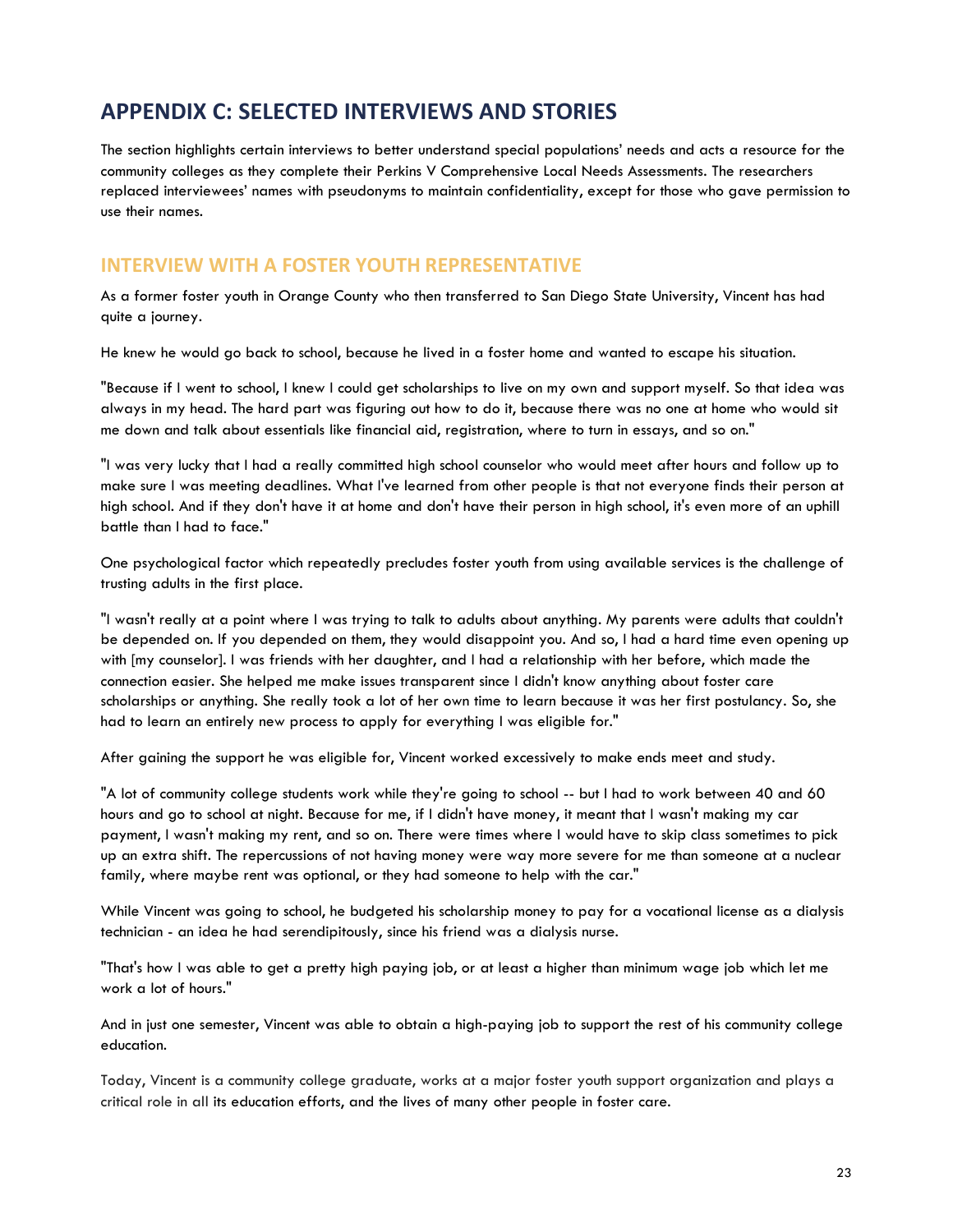"With the students I've worked with, I've always insisted they advocate for themselves. To advocate for equity. If they have a unique need, say it, ask what the professor can do about it. And it's worked out well for them every time. It just takes a little bit of putting yourself out there."

# **INTERVIEWS WITH BRAIN INJURY SURVIVORS AND SERVICE PROVIDERS**

Understanding a person's experiences and capabilities can make a world of difference.

Individuals impacted by a traumatic brain injury grapple with impaired cognitive function, plus the confusion that accompanies a life-changing illness. As Kurt Buske, Executive Director of the San Diego Brain Injury Foundation describes:

"Approximately 2.8 million people are diagnosed with [a] brain injury every year, just in the United States. That's greater than the sum of all new cancer diagnoses combined. After somebody goes through a traumatic brain injury, they often feel like their life has been uprooted, they're completely alone, and they're the only person going through this situation. And so, when folks connect with us, they realize there is a pretty significant community of brain injury survivors, just in San Diego County alone."

After a traumatic brain injury, even the most sensible expert in the field often diagnoses only physical effects. Standard medical procedures often don't tell the story of how much the brain injury survivor's cognitive functioning is impaired, or the implications for their lives.

"[Brain injury survivors] see their doctor, get a brain scan, such as an MRI, and find that there's nothing showing up on a brain scan. Yet, they know clearly that their ability to function, as they did previously, is impacted in a significant way. And so, as an organization, we help take some of the mystery out of these things, to connect folks with a variety of supportive services and resources that exist in our community."

De-mystifying a new, debilitating health condition can have a highly stabilizing effect on a person's psychological well-being. The next step in supporting brain injury survivors after the shock of a sudden cognitive disability is often a new, specialized program, perhaps unique to San Diego, called the Acquired Brain Injury (ABI) Program at the San Diego College of Continuing Education. The courses are suited to those with recent traumatic brain injuries and those who need more long-term support. Helen, a brain injury survivor who went through the ABI program, found it to be indispensable to restore basic functioning after she suffered two terrible accidents:

"In 2010, I was in a serious car accident, resulting in complex concussions. I did not have the support of ABI at that time. And then in 2018, I was on an elevator and my baggage fell on me. I rolled down the elevator and got a really severe concussion. Then about six weeks later, they diagnosed me with traumatic brain injury. After that, I went back to work for a while, and then I had been off work since then. It impacts my speech, memory, organization, balance, and vision. And then there are limits on my screen time. It's been really socially isolating, and really hard to go through. Then I came to ABI through one of my speech therapists. It's been a really good community building program, as well as educational."

While other kinds of physical injuries, such as a broken leg, can have a severe, acute, and long-term effect on a person's functioning, brain injuries present a different phenomenon; they're ultimately physical in nature (yet invisible to outsiders) and difficult to comprehend, even for close friends. To a healthy person, the loss of one's most basic cognitive faculties is nearly unimaginable. As Helen grappled with disorientation from the injury early on and isolation, she emphasized many times the value of belonging to a community of people who suffer from the same challenges, of people who were also new to their condition:

"When you have a traumatic brain injury, it's invisible to people that don't know you. It just sweeps away the core capabilities you had prior to your injury, as if your competence just gets swept away. Especially for me, language was really hard, as well as not being able to work very hard, not being the high producing performer like before,